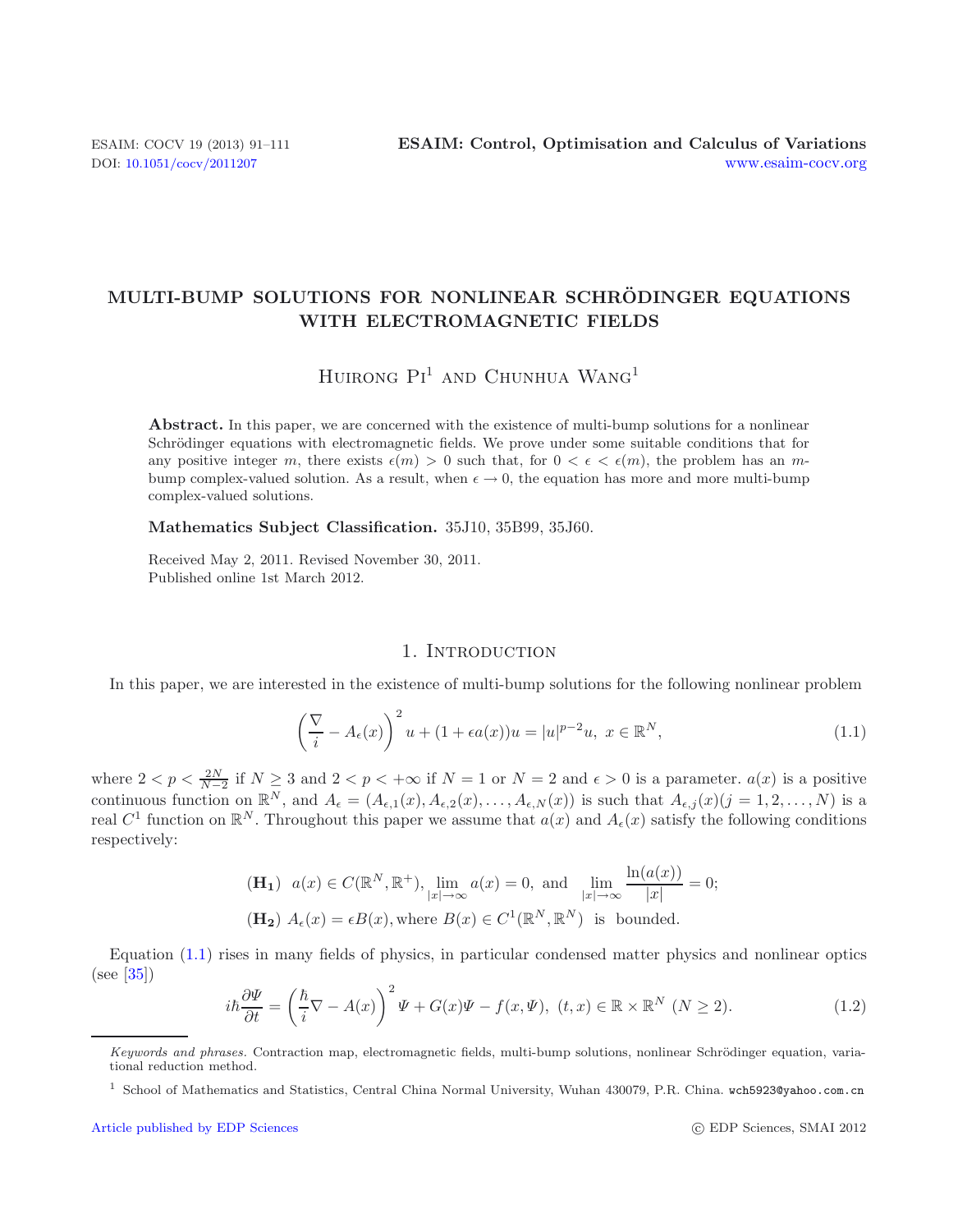#### 92 H. PI AND C. WANG

The function  $\Psi(x,t)$  takes on complex values,  $\hbar$  is the Planck constant, i is the imaginary unit. Here  $A: \mathbb{R}^N \to$  $\mathbb{R}^N$  denotes a magnetic potential and the Schrödinger operator is defined by

<span id="page-1-1"></span><span id="page-1-0"></span>
$$
\left(\frac{\hbar}{i}\nabla - A(x)\right)^2 \Psi := -\hbar^2 \triangle \Psi - \frac{2\hbar}{i}A \cdot \nabla \Psi + |A|^2 \Psi - \frac{\hbar}{i}\Psi \text{div} A.
$$

Actually, in general dimension  $N \geq 4$ , the magnetic field D is a 2-form where  $D_{k,j} = \partial_i A_k - \partial_k A_j$ . In the case  $N = 3$ ,  $D = \frac{curl A}{$ . The function  $G : \mathbb{R}^N \to \mathbb{R}$  represents an electric potential.

We intend to find standing waves for [\(1.2\)](#page-0-1), namely solutions of the form  $\Psi(x,t)=e^{-\frac{iEt}{\hbar}}u(x)$  for some function  $u : \mathbb{R}^N \mapsto \mathbb{C}$ . Substituting this ansatz into [\(1.2\)](#page-0-1), one is led to solve the complex equation

$$
\left(\frac{\hbar}{i}\nabla - A(x)\right)^2 u + V(x)u = f(x, u), \ x \in \mathbb{R}^N,
$$
\n(1.3)

where  $V(x) = G(x) - E$ . If  $\hbar = 1$ ,  $A(x) = A_{\epsilon}(x)$ ,  $V(x) = 1 + \epsilon a(x)$  and  $f(x, u) = |u|^{p-2}u$ , then [\(1.3\)](#page-1-0) is reduced to [\(1.1\)](#page-0-0). The transition from quantum mechanics to classical mechanics can be formally described by letting  $\hbar \to 0$ , and thus the existence of solutions for  $\hbar$  small has physical interest. Standing waves for  $\hbar$  small are usually referred as semi-classical bound states (see [\[22\]](#page-20-1)).

When  $A(x) \equiv 0$ , [\(1.3\)](#page-1-0) reads

$$
-\hbar^2 \triangle u + V(x)u = f(x, u), \quad x \in \mathbb{R}^N. \tag{1.4}
$$

In recent years, much attention has been paid to the study of the existence and uniqueness for one- or multibump bound states of [\(1.4\)](#page-1-1). In [\[21\]](#page-20-2), using a Lyapunov-Schmidt reduction, Floer and Weinstein established the existence of a standing wave solution of [\(1.4\)](#page-1-1) when  $N = 1$ ,  $f(x, u) = |u|u$  and  $V(x)$  was a bounded function having a nondegenerate critical point for sufficiently small  $\hbar$ . Moreover, they showed that u concentrated near the given non-degenerate critical point of V when  $\hbar$  tended to 0. Their methods and results were later generalized by Oh [\[32,](#page-20-3) [33](#page-20-4)] to the higher-dimensional case. For a potential V without any nondegenerate critical point, Rabinowitz [\[34\]](#page-20-5) obtained an existence result for  $(1.4)$  with  $\hbar$  small, provided that  $0 < \text{inf}$  $x\in\mathbb{R}^N$  $V(x) < \liminf$  $|x| \rightarrow \infty$  $V(x),$ 

using a global variational argument. These solutions concentrate near the global minima of V as  $\hbar \to 0$ , as shown by Wang [\[38\]](#page-20-6). For more general case, one can see [\[40](#page-20-7)]. del Pino and Felmer [\[16,](#page-19-0) [17\]](#page-19-1) obtained multi-peak solutions having exactly k maximum points provided that there were k disjoint open bounded sets  $\Lambda_i$  at its bottom. For more results concerning [\(1.4\)](#page-1-1), see [\[7,](#page-19-2) [9,](#page-19-3) [10,](#page-19-4) [18,](#page-20-8) [19,](#page-20-9) [27,](#page-20-10) [39\]](#page-20-11).

When  $A(x) \neq 0$ , we first mention a paper by Esteban and Lions [\[20](#page-20-12)], in which concentration-compactness principle of Lions was applied to solve some minimization problems under suitable assumptions on the magnetic field. Results concerning bounded vector potentials, when V had a manifold of stationary points, were obtained by Cingolani and Secchi in [\[13\]](#page-19-5) using a perturbation approach given by Ambrosetti *et al.* in [\[2](#page-19-6)]. Semiclassical multi-peak solutions for  $(1.3)$  for bounded vector potentials were constructed in [\[11](#page-19-7)] by Cao and Tang. In [\[14](#page-19-8)], using a penalization procedure (see [\[18\]](#page-20-8)), Cingolani and Secchi extended the result in [\[13\]](#page-19-5) to the case of a vector potential A, possibly unbounded. The penalization approach was also used by Bartsch *et al.* in [\[5\]](#page-19-9), and later by Cingolani *et al.* in [\[15](#page-19-10)] to obtain multi-bump semiclassical bound for problem [\(1.2\)](#page-0-1) with more general nonlinear term  $f(x, \Psi)$ . Concerning other papers on the topic, we mention that Kurata in [\[25\]](#page-20-13) proved the existence of least energy solution of [\(1.3\)](#page-1-0) for  $\hbar > 0$  under a condition relating  $V(x)$  and  $A(x)$ . In [\[22,](#page-20-1) [23\]](#page-20-14), Helffer studied asymptotic behavior of the eigenfunctions of the Schrödinger operators with magnetic fields in the semiclassical limit. See also [\[6](#page-19-11)] for generalization of the results in [\[24](#page-20-15)] for potentials which were degenerate at infinity. For more related results, we can refer to  $[3, 12, 15, 36, 37]$  $[3, 12, 15, 36, 37]$  $[3, 12, 15, 36, 37]$  $[3, 12, 15, 36, 37]$  $[3, 12, 15, 36, 37]$  $[3, 12, 15, 36, 37]$  $[3, 12, 15, 36, 37]$  $[3, 12, 15, 36, 37]$  $[3, 12, 15, 36, 37]$  $[3, 12, 15, 36, 37]$  and the references therein.

We should point out that in almost all papers listed above, the solutions obtained will concentrate around some points when the parameter which is the Planck constant  $\hbar(\epsilon)$  tends to  $0^+$ . However, in this paper, we want to find solutions to [\(1.1\)](#page-0-0) which do not concentrate near any point in the space. More precisely, we intend to look for solutions to [\(1.1\)](#page-0-0) whose bumps are separated far apart and the distance between two bumps goes to infinity when  $\epsilon \to 0$ . Moreover, the size of each bump does not shrink and is fixed when  $\epsilon \to 0$ . This is greatly different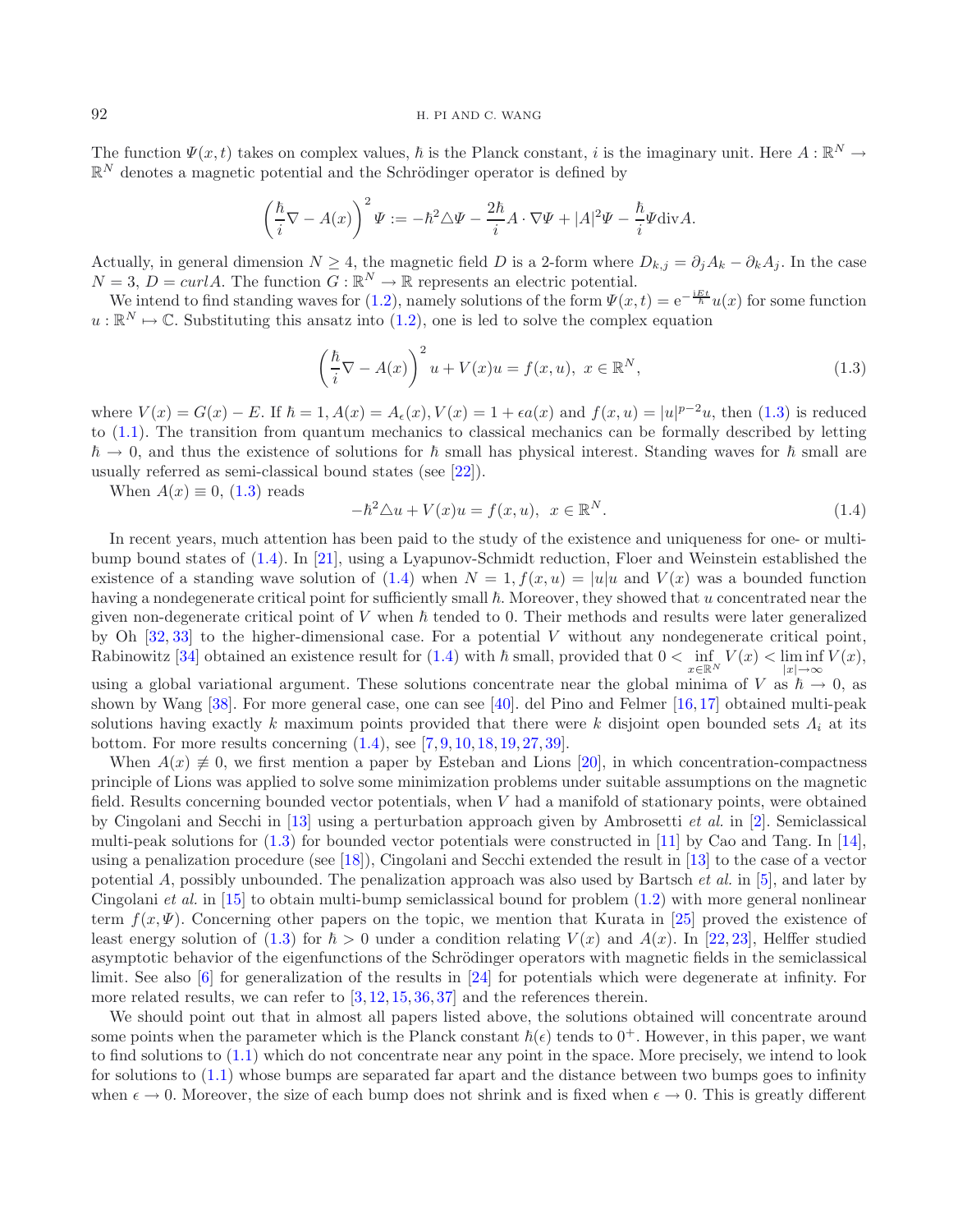from the concentration phenomenon described above. To this end, we use the idea introduced in the paper of Lin *et al.* [\[31\]](#page-20-18), where  $A_{\epsilon}(x) \equiv 0$ , [\(1.1\)](#page-0-0) was considered as a real-valued problem and multi-bump real-valued solutions were found.

When  $\epsilon \to 0$ , the limiting equation of  $(1.1)$  is

<span id="page-2-0"></span>
$$
-\Delta u + u = |u|^{p-2}u, \quad u(x) \in H^1(\mathbb{R}^N, \mathbb{C}).
$$
\n(1.5)

We will use the solutions of  $(1.5)$  to build up the approximate solutions for  $(1.1)$ .

If we denote  $U_c : \mathbb{R}^N \to \mathbb{C}$  a least-energy solution to equation [\(1.5\)](#page-2-0). By energy comparison (see [\[25\]](#page-20-13)), one has that

<span id="page-2-1"></span>
$$
U_c(x) = e^{i\sigma} w(x - y_0),
$$

for some choice of  $\sigma \in [0, 2\pi]$  and  $y_0 \in \mathbb{R}^N$ , where  $w \in C^\infty(\mathbb{R}^N, \mathbb{R})$  is the unique solution of the problem

$$
\begin{cases}\n-\triangle u + u = u^{p-1}, & u > 0 \text{ in } \mathbb{R}^N, \\
u(x) \to 0, & \text{as } |x| \to +\infty.\n\end{cases}
$$
\n(1.6)

It is well-known that every positive solution of equation [\(1.6\)](#page-2-1) has the form  $w_y := w(-y)$  for some  $y \in \mathbb{R}^N$ , w satisfies, for some  $c > 0$ ,

$$
w(r)r^{\frac{N-1}{2}}e^r \to 0
$$
,  $w'(r)r^{\frac{N-1}{2}}e^r \to -c$ , as  $r = |x| \to \infty$ ,

(see [\[26](#page-20-19)]). This solution w will be employed as a building block to construct multi-bump solutions for  $(1.1)$ . Let  $m \geq 1$  be an integer. For sufficiently separated  $y_1, y_2, \ldots, y_m$  in  $\mathbb{R}^N$  and some choice of  $\sigma \in [0, 2\pi]$ , a solution of [\(1.1\)](#page-0-0) which is close to  $\sum_{j=1}^{m} e^{i\sigma} w(x - y_j) := \sum_{j=1}^{m} \eta w(x - y_j)$  in a sense which will be made clear later is called an m-bump solution.

For convenience, we denote

$$
V_{\epsilon}(x) = 1 + \epsilon a(x).
$$

Let E be a Hilbert space defined as the closure of  $C_0^{\infty}(\mathbb{R}^N,\mathbb{C})$  under the scalar product

$$
(u,v)_{\epsilon} = \text{Re}\int \left(\frac{\nabla u}{i} - A_{\epsilon}(x)u\right)\overline{\left(\frac{\nabla v}{i} - A_{\epsilon}(x)v\right)} + V_{\epsilon}(x)u\bar{v}.
$$

The norm induced by the product  $(\cdot,\cdot)_\epsilon$  is

$$
||u||_{\epsilon} = \left(\int \left|\frac{\nabla u}{i} - A_{\epsilon}(x)u\right|^{2} + V_{\epsilon}(x)|u|^{2}\right)^{\frac{1}{2}}
$$
  
= 
$$
\left(\int |\nabla u|^{2} + |A_{\epsilon}(x)|^{2}|u|^{2} + V_{\epsilon}(x)|u|^{2} - 2\text{Re}\int \frac{1}{i}\nabla u \cdot A_{\epsilon}(x)\overline{u}\right)^{\frac{1}{2}}.
$$

We use  $\|\cdot\|$  and  $(\cdot, \cdot)$  to denote the usual norm and inner product of  $H^1(\mathbb{R}^N, \mathbb{C})$ . By the assumptions of  $A_{\epsilon}(x)$ and  $a(x)$  and Lemma [A.2](#page-18-0) we know that  $\|\cdot\|_{\epsilon}$  in E is equivalent to  $\|\cdot\|$  in  $H^1(\mathbb{R}^N,\mathbb{C})$ . The energy functional associated with  $(1.1)$  is defined by

$$
I_{\epsilon}(u) = \frac{1}{2} \int \left| \frac{\nabla u}{i} - A_{\epsilon}(x)u \right|^2 + V_{\epsilon}(x)|u|^2 - \frac{1}{p} \int |u|^p, \ \forall u \in E. \tag{1.7}
$$

Denote the functional related to  $(1.5)$  by  $I_0(u)$ , that is

$$
I_0(u) = \frac{1}{2} \int (|\nabla u|^2 + |u|^2) - \frac{1}{p} \int |u|^p, \ \forall u \in H^1(\mathbb{R}^N, \mathbb{C}).
$$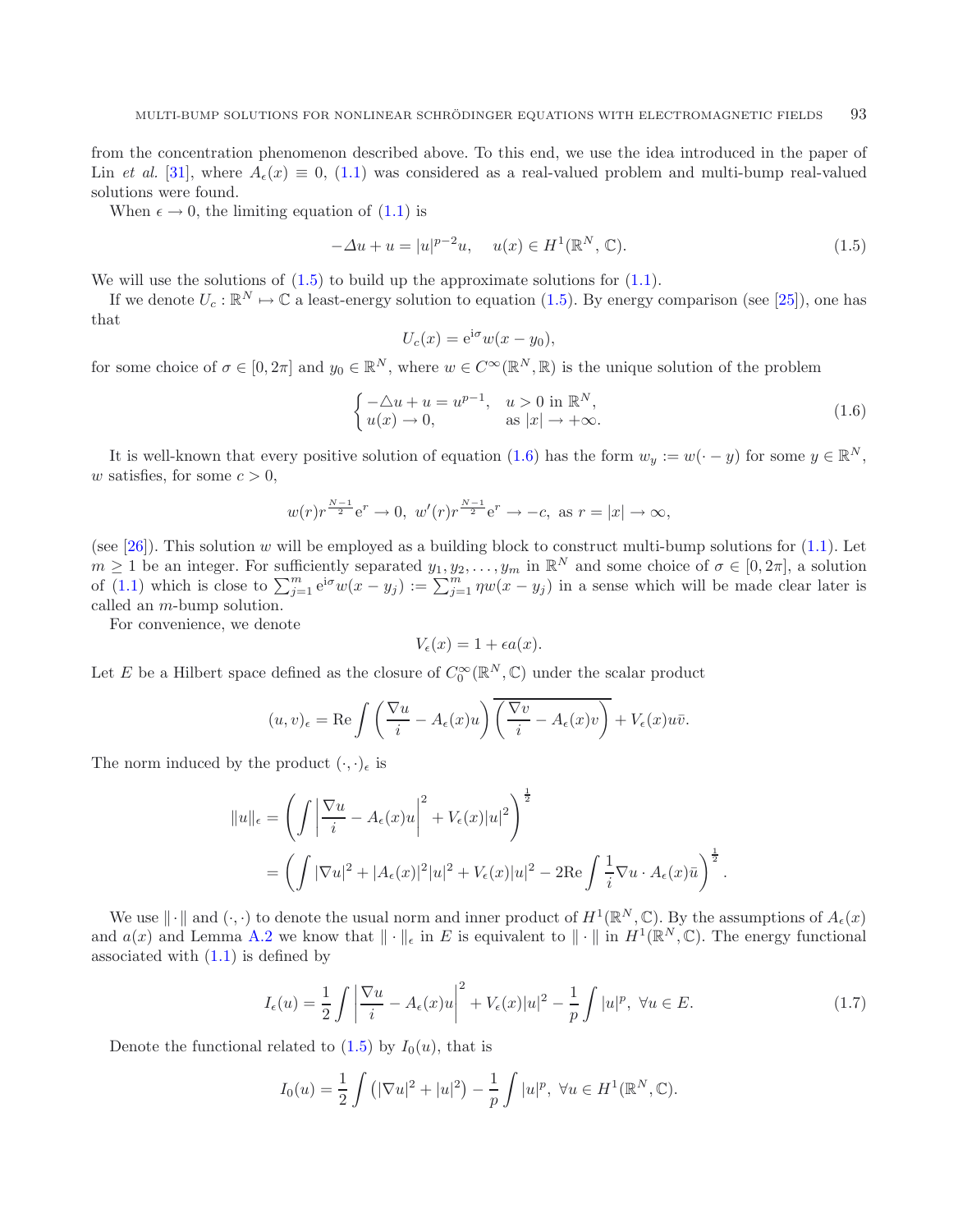Let

$$
Z = \left\{ e^{i\sigma} w(x); (x, \sigma) \in \mathbb{R}^N \times [0, 2\pi] \simeq \mathbb{R}^N \times S^1 \right\}.
$$

From  $[13, 14]$  $[13, 14]$  $[13, 14]$  $[13, 14]$ , we know that Z is non-degenerate, that is

$$
ker I_0''(\eta w) = span_{\mathbb{R}} \left\{ \frac{\partial(\eta w)}{\partial x_1}, \dots, \frac{\partial(\eta w)}{\partial x_N}, \frac{\partial(\eta w)}{\partial \sigma} = i\eta w \right\}.
$$

Our main result is as follows:

<span id="page-3-1"></span><span id="page-3-0"></span>**Theorem 1.1.** Let  $(H_1)$  and  $(H_2)$  hold. Then for any positive integer m there exists  $\epsilon(m) > 0$  such that for  $0 < \epsilon < \epsilon(m)$ , problem [\(1.1\)](#page-0-0) has an m-bump complex-valued solution u with the following form.

$$
u = \sum_{j=1}^{m} e^{i\sigma} w(x - y_j^{\epsilon}) + v_{\epsilon, \sigma, y^{\epsilon}},
$$

 $where \sigma is any constant in [0, 2\pi], y^{\epsilon} = (y_1^{\epsilon}, y_2^{\epsilon}, \dots, y_m^{\epsilon}) \in (\mathbb{R}^N)^m \text{ with } |y_i^{\epsilon} - y_j^{\epsilon}| \rightarrow +\infty \text{ as } \epsilon \rightarrow 0 \text{ for any } i \neq j$  $||v_{\epsilon,\sigma,y^{\epsilon}}||_{\epsilon} = O(\epsilon).$ 

**Remark:** By the very similar argument, we can obtain the following result (see also [\[30](#page-20-20)]):

Suppose that  $A_{\epsilon}(x)$  satisfies  $(H_2)$  and  $a(x)$  satisfies

$$
(\mathbf{H}'_1) \ \ a(x) \in C\left(\mathbb{R}^N, \mathbb{R}^+\right), \lim_{|x| \to \infty} a(x) = 0, \ a(x) \ge c e^{-\delta|x|} \text{ for some } c > 0, \ \delta > 0.
$$

If  $m \in \mathbb{N}$  satisfies  $m < 1 + \frac{p-2}{2\delta(p-1)}$ , then there exists  $\epsilon(m) > 0$  such that for  $0 < \epsilon < \epsilon(m)$ , the following equation

$$
\left(\frac{\nabla}{i} - A_{\epsilon}(x)\right)^2 u + u = (1 - \epsilon a(x))|u|^{p-2}u, \ x \in \mathbb{R}^N,
$$
\n(1.8)

has an m-bump complex-valued solution.

Moreover, if  $A_{\epsilon}(x)$  satisfies  $(H_2)$  and  $a(x) \in C(\mathbb{R}^N, \mathbb{R}^+)$  satisfies

$$
(\mathbf{H}'_1) \lim_{|x| \to \infty} a(x) = 0
$$
, and there exists  $c > 0$  such that  $a(x) \ge c e^{-\delta |x|}$ ,  $\forall \delta > 0$ .

Then for any  $m \in \mathbb{N}$ , there exists  $\epsilon(m) > 0$  such that for  $0 < \epsilon < \epsilon(m)$ , [\(1.8\)](#page-3-0) has an m-bump complex-valued solution. As a consequence, when  $\epsilon \to 0$ , [\(1.8\)](#page-3-0) has more and more multi-bump complex-valued solutions.

We mainly use the variational reduction method to prove Theorem [1.1.](#page-3-1) Our argument is partially inspired by  $[28-31]$  $[28-31]$ . We first reduce the problem to look for solutions of  $(1.1)$  to the problem to find the critical points of a function defined on a open subset of a finite dimensional Euclidian space. Then we prove that the function achieves its maximum at the interior of that open subset. We remark that differently from [\[28](#page-20-21), [30](#page-20-20), [31](#page-20-18)], we need to overcome many additional difficulties which arise because of the appearance of the magnetic field  $A_{\epsilon}(x)$ . Problem [\(1.1\)](#page-0-0) cannot be changed into a pure real-valued problem, hence we should deal with a complexvalued problem directly, which causes more new difficulties in employing the methods in dealing with singularly perturbed problems (see [\[1\]](#page-19-14)).

This paper is organized as follows. In Section [2,](#page-4-0) we will carry out the reduction. Then, we will study the reduced finite dimensional problem and prove Theorem [1.1](#page-3-1) in Section [3.](#page-12-0) In Appendix A, we give some elementary inequalities which are useful in our estimates.

#### **Notation:**

- 1. We simply write  $\int f$  to mean the Lebesgue integral of  $f(x)$  in  $\mathbb{R}^N$ ;
- 2. the complex conjugate of any number  $z \in \mathbb{C}$  will be denoted by  $\bar{z}$ ;
- 3. the real part of a number  $z \in \mathbb{C}$  will be denoted by Rez;
- 4. the ordinary inner product between two vectors  $a, b \in \mathbb{R}^N$  will be denoted by  $a \cdot b$ ;
- 5.  $C, c_i, C_i, C'_i$   $(i = 1, 2, ...)$  denote generic constants, which may vary inside a chain of inequalities.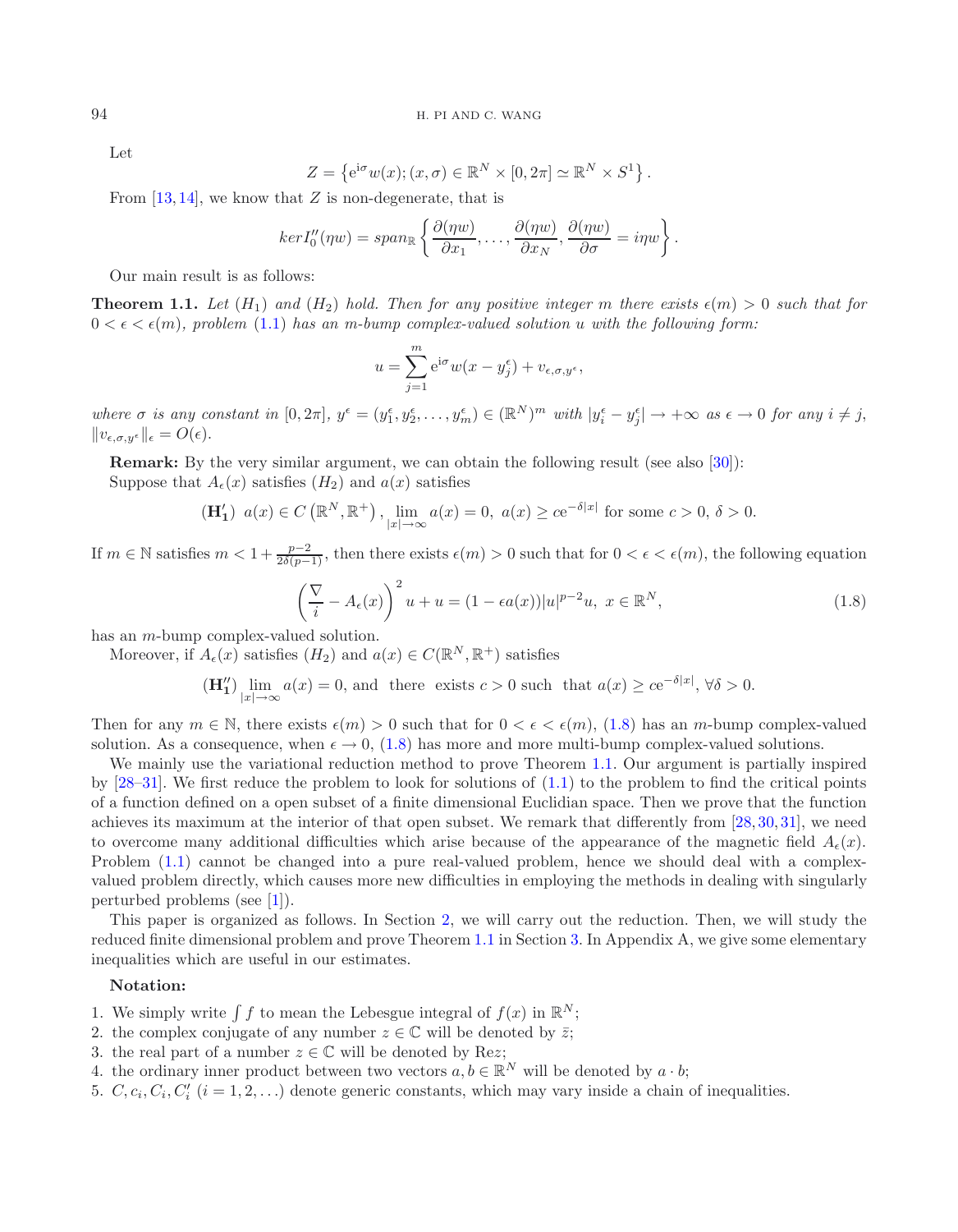## 2. Variational reduction

<span id="page-4-0"></span>Fix  $m \in \mathbb{N}$ . For  $\lambda > 0$  and  $m \geq 2$ , define

$$
\Omega_{\lambda} = \left\{ (y_1, y_2, \dots, y_m) \in (\mathbb{R}^N)^m : |y_k - y_j| > \lambda, \text{ for any } k \neq j \right\}.
$$

For simplicity, we make the convention

$$
\Omega_{\lambda} \equiv \mathbb{R}^{N} \ (\forall \lambda > 0),
$$

if  $m = 1$ . For  $y \in \Omega_{\lambda}$ , let

$$
z_y = \sum_{j=1}^m e^{i\sigma} w(x - y_j) = \sum_{j=1}^m \eta w_{y_j} = \eta u_y,
$$

where  $w_{y_j} = w(\cdot - y_j), u_y = \sum_{j=1}^m w_{y_j}$ .

Let  $y \in \Omega_y$ . Define

$$
W_y = \left\{ v \in E \Big| \text{Re} \int \eta w_{y_j}^{p-2} \frac{\partial w_{y_j}}{\partial x_\alpha} \overline{v} = 0 \text{ and } \text{Re} \int \eta w_{y_j}^{p-1} \overline{v} = 0 \right\},\,
$$

where  $\alpha = 1, 2, ..., N$  and  $j = 1, 2, ..., m$ .

It is easy to check that

<span id="page-4-2"></span>
$$
\operatorname{Re}\int \left[ \left( \frac{\nabla}{i} - A_{\epsilon}(x) \right) v_{1} \right] \overline{\left( \frac{\nabla}{i} - A_{\epsilon}(x) \right) v_{2}} + \operatorname{Re}\int V_{\epsilon}(x) v_{1} \overline{v}_{2} - \left[ (p-2) \operatorname{Re}\int |z_{y}|^{p-4} \operatorname{Re}(z_{y} \overline{v}_{2}) z_{y} \overline{v}_{1} + \int |z_{y}|^{p-2} \operatorname{Re}(v_{1} \overline{v}_{2}) \right], \forall v_{1}, v_{2} \in W_{y},
$$

is a bounded bi-linear functional in  $W_y$ . Hence there is a bounded linear operator  $L_y$  from  $W_y$  to  $W_y$ , such that

$$
\langle L_y v_1, v_2 \rangle = \text{Re} \int \left[ \left( \frac{\nabla}{i} - A_{\epsilon}(x) \right) v_1 \right] \overline{\left( \frac{\nabla}{i} - A_{\epsilon}(x) \right) v_2} + \text{Re} \int V_{\epsilon}(x) v_1 \overline{v}_2
$$

$$
- \left[ (p-2) \text{Re} \int |z_y|^{p-4} \text{Re}(z_y \overline{v}_2) z_y \overline{v}_1 + \int |z_y|^{p-2} \text{Re}(v_1 \overline{v}_2) \right], \forall v_1, v_2 \in W_y.
$$

The following lemma shows that  $L_y$  is invertible in  $W_y$ .

**Lemma 2.1.** *There exist positive constants*  $\lambda_0$ ,  $\epsilon_0$  *and*  $\zeta_0$  *such that for any*  $\lambda > \lambda_0$ ,  $0 < \epsilon < \epsilon_0$ ,  $\sigma \in [0, 2\pi]$ ,  $y \in \Omega_\lambda$ *and*  $v \in W_y$ ,

<span id="page-4-1"></span>
$$
||L_y v||_{\epsilon} \ge \zeta_0 ||v||_{\epsilon}.\tag{2.1}
$$

*Proof.* We argue by contradiction argument. Suppose that there exist  $\{y_{k,n}\}_{n=1}^{\infty} \subset \mathbb{R}^N, k = 1, 2, ..., m$ , with  $|y_{k,n} - y_{j,n}| \to \infty$  for  $k \neq j$  and  $v_n \in W_{y_n}$  with  $||v_n||_{\epsilon} = 1$  such that

$$
||L_{y_n}v_n||_{\epsilon} = o(1)||v_n||_{\epsilon} = o(1),
$$
\n(2.2)

where  $y_n = (y_{1,n}, y_{2,n}, \ldots, y_{m,n})$ . Without loss of generality, we may assume that  $|y_{k,n}| \to \infty, k = 1, 2, \ldots, m$  as  $n \to \infty$ . Assume that

$$
v_n(\cdot + y_{k,n}) \to v_k^*
$$
, in  $E, k = 1, 2, ..., m$ , as  $n \to \infty$ 

and

$$
v_n(\cdot+y_{k,n})\to v_k^*
$$
, strongly in  $L_{loc}^2(\mathbb{R}^N)$ ,  $k=1,2,\ldots,m$ , as  $n\to\infty$ .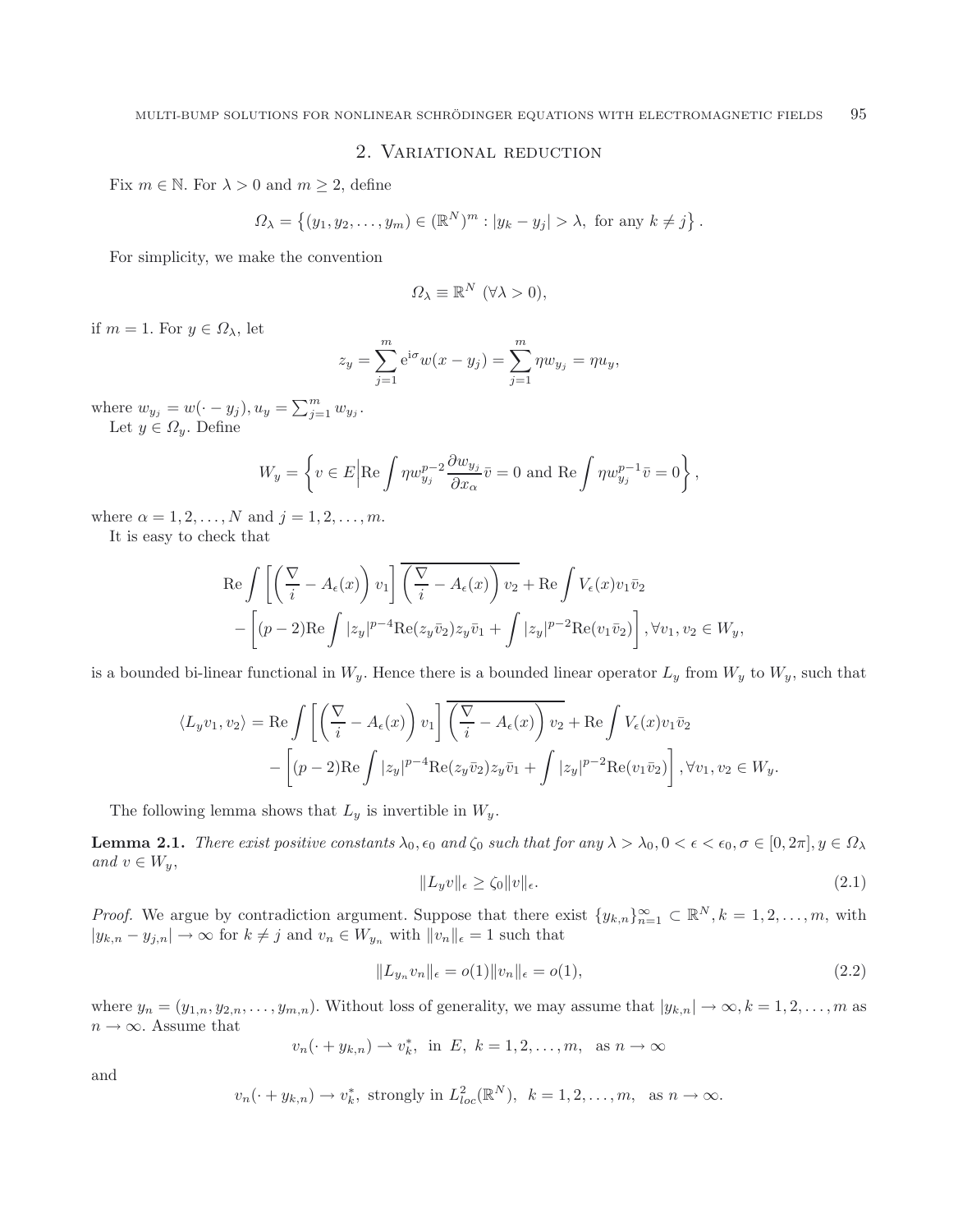From

<span id="page-5-2"></span>
$$
\operatorname{Re} \int \eta w_{y_{k,n}}^{p-2} \frac{\partial w_{y_{k,n}}}{\partial x_{\alpha}} \overline{v}_n = 0 \text{ and } \operatorname{Re} \int \eta w_{y_{k,n}}^{p-1} \overline{v}_n = 0
$$

for  $\alpha = 1, 2, \ldots, N$  and  $k = 1, 2, \ldots, m$ , we obtain

$$
\operatorname{Re} \int \eta w^{p-2} \frac{\partial w}{\partial x_{\alpha}} \overline{v_n(\cdot + y_{k,n})} = 0 \quad \text{and} \quad \operatorname{Re} \int \eta w^{p-1} \overline{v_n(\cdot + y_{k,n})} = 0
$$

for  $\alpha = 1, 2, ..., N$  and  $k = 1, 2, ..., m$ . So  $v_k^*$  satisfies

<span id="page-5-0"></span>
$$
\text{Re}\int \eta w^{p-2} \frac{\partial w}{\partial x_{\alpha}} \overline{v_k^*} = 0 \quad \text{and} \quad \text{Re}\int \eta w^{p-1} \overline{v_k^*} = 0 \tag{2.3}
$$

for  $\alpha = 1, 2, ..., N$  and  $k = 1, 2, ..., m$ .

Now we prove that  $v_k^* \in \ker I_0''(\eta w)$ , that is

$$
\operatorname{Re}\int \nabla v_k^*\nabla \bar{\varphi} + \operatorname{Re}\int v_k^*\bar{\varphi} - \left[ (p-2)\operatorname{Re}\int \eta w^{p-3} \operatorname{Re}(\eta w \bar{\varphi}) \overline{v_k^*} + \operatorname{Re}\int w^{p-2} \operatorname{Re}(v_k^*\bar{\varphi}) \right] = 0, \ \ \forall \varphi \in E.
$$

Define

$$
\widetilde{W}_y = \left\{ \varphi : \varphi \in E, \text{Re} \int \eta w^{p-2} \frac{\partial w}{\partial x_\alpha} \overline{\varphi} = 0 \text{ and } \text{Re} \int \eta w^{p-1} \overline{\varphi} = 0, \alpha = 1, 2, \dots, N \right\}.
$$

Note that

<span id="page-5-1"></span>
$$
o(1)||\varphi|| = \langle L_{y_n} v_n, \varphi \rangle
$$
  
= Re  $\int \left[ \left( \frac{\nabla}{i} - A_{\epsilon}(x) \right) v_n \right] \overline{\left( \frac{\nabla}{i} - A_{\epsilon}(x) \right) \varphi} + \text{Re} \int V_{\epsilon}(x) v_n \overline{\varphi}$   

$$
- \left[ (p-2) \text{Re} \int |z_{y_n}|^{p-4} \text{Re}(z_{y_n} \overline{\varphi}) z_{y_n} \overline{v}_n + \int |z_{y_n}|^{p-2} \text{Re}(v_n \overline{\varphi}) \right], \ \forall \varphi \in \widetilde{W}_y.
$$
 (2.4)

Let  $\varphi \in C_0^{\infty}(\mathbb{R}^N, \mathbb{C}) \cap \widetilde{W}_y$  and take  $\varphi_n(x) =: \varphi(x + y_{k,n}) \in C_0^{\infty}(\mathbb{R}^N, \mathbb{C})$ . Inserting  $\varphi_n$  into [\(2.4\)](#page-5-0) and choosing  $\epsilon > 0$  small enough and  $\lambda > 0$  big enough, we find

$$
\operatorname{Re} \int \nabla v_k^* \nabla \bar{\varphi} + \operatorname{Re} \int v_k^* \bar{\varphi} - \left[ (p-2) \operatorname{Re} \int \eta w^{p-3} \operatorname{Re} (\eta w \bar{\varphi}) \overline{v_k^*} + \operatorname{Re} \int w^{p-2} \operatorname{Re} (v_k^* \bar{\varphi}) \right] = 0.
$$

Since  $C_0^{\infty}(\mathbb{R}^N,\mathbb{C})$  is dense in  $H^1(\mathbb{R}^N,\mathbb{C})$  and the norm  $\lVert \cdot \rVert_{\epsilon}$  in E is equivalent to  $\lVert \cdot \rVert$  in  $H^1(\mathbb{R}^N,\mathbb{C})$ ,  $C_0^{\infty}(\mathbb{R}^N,\mathbb{C})$ is dense in  $E$ . It is easy to show that

$$
\operatorname{Re}\int \nabla v_k^* \nabla \bar{\varphi} + \operatorname{Re}\int v_k^* \bar{\varphi} - \left[ (p-2)\operatorname{Re}\int \eta w^{p-3} \operatorname{Re}(\eta w \bar{\varphi}) \overline{v_k^*} + \operatorname{Re}\int w^{p-2} \operatorname{Re}(v_k^* \bar{\varphi}) \right] = 0, \ \ \forall \varphi \in \widetilde{W}_y. \tag{2.5}
$$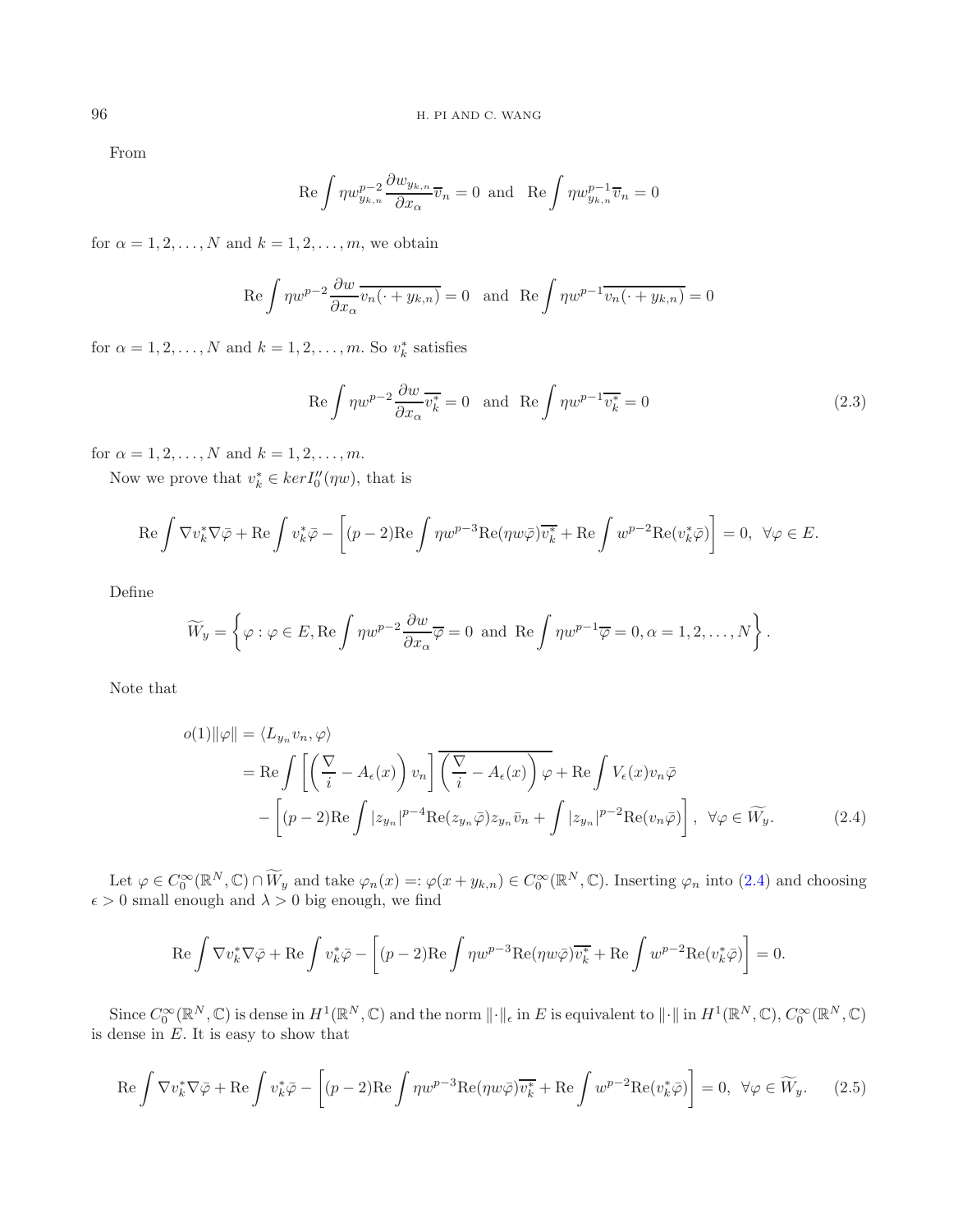But [\(2.5\)](#page-5-1) holds for  $\varphi = c_0 \eta w + \sum_{\alpha=1}^N c_\alpha \frac{\partial(\eta w)}{\partial x_\alpha}$ . Hence (2.5) is true for any  $\varphi \in E$ , which means that  $v_k^* \in E$  $ker I''_0(\eta w)$  and hence  $v_k^* = c_0 \eta w + \sum_{\alpha=1}^N c_\alpha \frac{\partial(\eta w)}{\partial x_\alpha}$ . From [\(2.3\)](#page-5-2), we find

$$
\begin{cases}\nc_0 \int w^{p-1} \frac{\partial w}{\partial x_1} + \sum_{\alpha=1}^N c_\alpha \int w^{p-2} \frac{\partial w}{\partial x_1} \frac{\partial w}{\partial x_\alpha} = 0, \\
c_0 \int w^{p-1} \frac{\partial w}{\partial x_2} + \sum_{\alpha=1}^N c_\alpha \int w^{p-2} \frac{\partial w}{\partial x_2} \frac{\partial w}{\partial x_\alpha} = 0, \\
&\dots \\
c_0 \int w^{p-1} \frac{\partial w}{\partial x_N} + \sum_{\alpha=1}^N c_\alpha \int w^{p-2} \frac{\partial w}{\partial x_N} \frac{\partial w}{\partial x_\alpha} = 0, \\
&c_0 \int w^p + \sum_{\alpha=1}^N c_\alpha \int w^{p-1} \frac{\partial w}{\partial x_\alpha} = 0.\n\end{cases} \tag{2.6}
$$

Consequently,  $c_0 = c_1 = \ldots = c_N = 0$  and  $v_k^* = 0$ . As a result,

$$
\int_{B_R(0)} |v_n|^2 = o(1), \text{for any } R > 0.
$$

Thus, choosing  $\epsilon > 0$  small enough, we have

$$
\langle L_{y_n} v_n, v_n \rangle = \int \left\{ \left| \left( \frac{\nabla}{i} - A_{\epsilon}(x) \right) v_n \right|^2 + V_{\epsilon}(x) |v_n|^2 - \left[ (p-2) |z_{y_n}|^{p-4} (\text{Re}(z_{y_n} \bar{v}_n))^2 + |z_{y_n}|^{p-2} |v_n|^2 \right] \right\}
$$
  
\n
$$
\geq \int \left[ \left| \left( \frac{\nabla}{i} - A_{\epsilon}(x) \right) v_n \right|^2 + V_{\epsilon}(x) |v_n|^2 \right] - (p-1) \int |z_{y_n}|^{p-2} |v_n|^2
$$
  
\n
$$
= ||v_n||_{\epsilon}^2 - (p-1) \int |z_{y_n}|^{p-2} |v_n|^2
$$
  
\n
$$
= 1 + O(e^{-(p-2)R}) \int_{B_R(0)} |v_n|^2 \geq \frac{1}{2} + o(1).
$$

This is a contradiction to  $(2.2)$ .

Let

$$
J(\varphi) = I_{\epsilon}(z_y + \varphi), \ \varphi \in W_y.
$$

<span id="page-6-0"></span>We have the following result:

**Lemma 2.2.** *There exist positive constants*  $\epsilon_0$  *and*  $\lambda_0$  *such that for*  $0 < \epsilon < \epsilon_0$  *and*  $\lambda \geq \lambda_0$ *, there exists* a  $C^1$ *map*

$$
v_{\lambda,\epsilon}: \Omega_\lambda \times [0,2\pi] \to E
$$

 $depending on  $\lambda$  and  $\epsilon$ , satisfying$ 

(*i*) *for any*  $(y, \sigma) \in \Omega_\lambda \times [0, 2\pi], v_{\lambda, \epsilon, \sigma, y} \in W_y$  *and* 

$$
\left\langle \frac{\partial J(v_{\lambda,\epsilon,\sigma,y})}{\partial v_{\lambda,\epsilon,\sigma,y}},\varphi \right\rangle = 0, \ \forall \varphi \in W_y;
$$

(*ii*)

$$
||v_{\lambda,\epsilon,\sigma,y}||_{\epsilon} \leq \epsilon^{1-\tau} + \sum_{k \neq j} e^{-\frac{p-1-\tau}{p}|y_k-y_j|},
$$

 $where \tau > 0$  is an arbitrary small constant. Moreover,  $v_{\lambda,\epsilon,\sigma,y} = e^{i\sigma} V_{\lambda,\epsilon,y}$  with  $V_{\lambda,\epsilon,y} \in E$  independent of  $\sigma$ .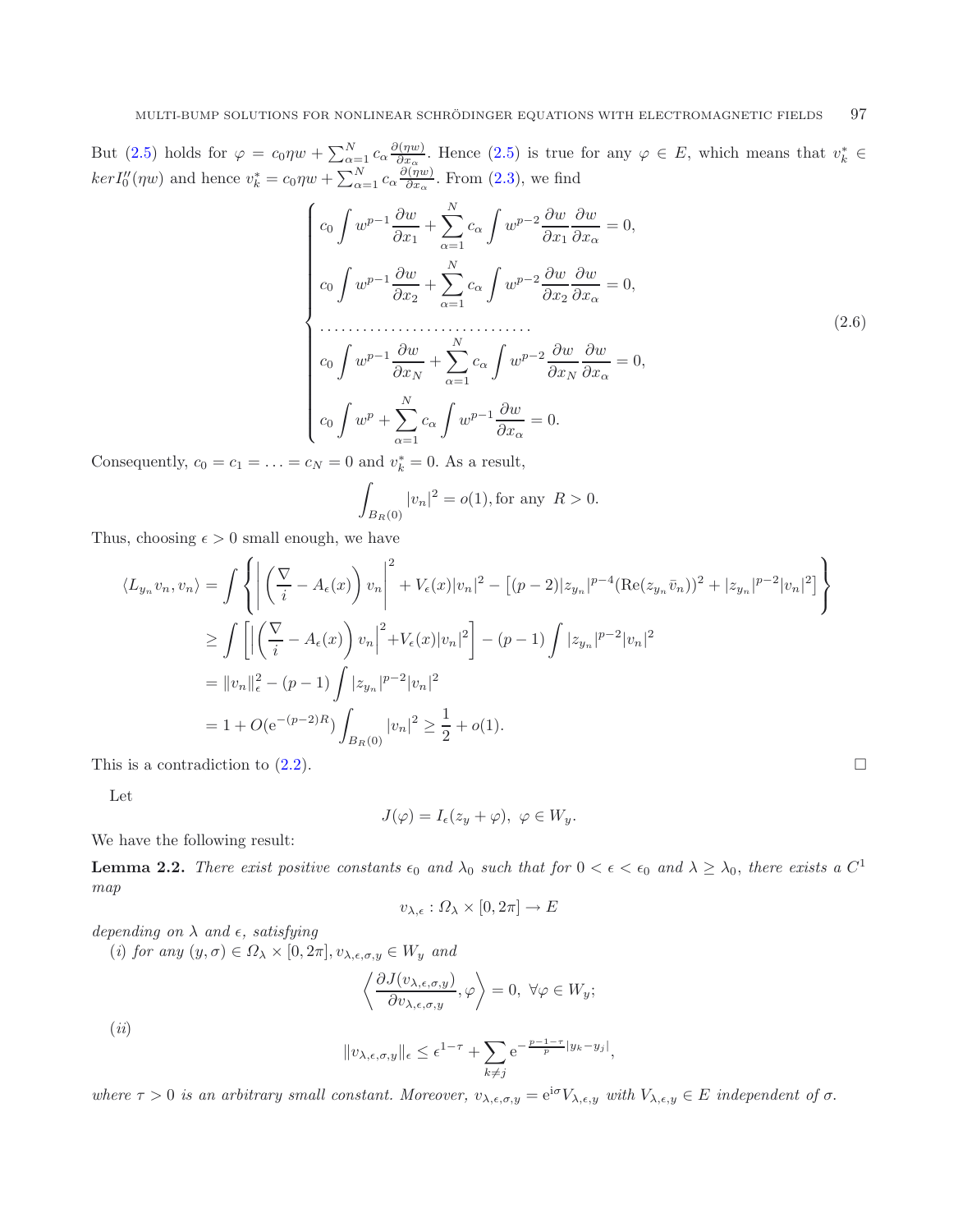*Proof.* Noting that

$$
\operatorname{Re} \int \nabla z_y \nabla \bar{v}_{\lambda,\epsilon,\sigma,y} + \operatorname{Re} \int z_y \bar{v}_{\lambda,\epsilon,\sigma,y} = \sum_{j=1}^m \operatorname{Re} \int \eta w_{y_j}^{p-1} \bar{v}_{\lambda,\epsilon,\sigma,y},
$$

we see

$$
J(v_{\lambda,\epsilon,\sigma,y}) =: I_{\epsilon}(z_{y} + v_{\lambda,\epsilon,\sigma,y})
$$
  
\n
$$
= \frac{1}{2} \int \left[ \left| \left( \frac{\nabla}{i} - A_{\epsilon}(x) \right) (z_{y} + v_{\lambda,\epsilon,\sigma,y}) \right|^{2} + V_{\epsilon}(x) |z_{y} + v_{\lambda,\epsilon,\sigma,y}|^{2} \right] - \frac{1}{p} \int |z_{y} + v_{\lambda,\epsilon,\sigma,y}|^{p}
$$
  
\n
$$
= \left\{ \frac{1}{2} \int \left| \left( \frac{\nabla}{i} - A_{\epsilon}(x) \right) z_{y} \right|^{2} + V_{\epsilon}(x) |z_{y}|^{2} - \frac{1}{p} \int |z_{y}|^{p} \right\} + \left\{ \text{Re} \int V_{\epsilon}(x) z_{y} \bar{v}_{\lambda,\epsilon,\sigma,y} + \text{Re} \int \left( \frac{\nabla}{i} - A_{\epsilon}(x) \right) z_{y} \overline{\left( \frac{\nabla}{i} - A_{\epsilon}(x) \right) v_{\lambda,\epsilon,\sigma,y}} - \text{Re} \int |z_{y}|^{p-2} z_{y} \bar{v}_{\lambda,\epsilon,\sigma,y} \right\}
$$
  
\n
$$
+ \left\{ \frac{1}{2} \int \left| \left( \frac{\nabla}{i} - A_{\epsilon}(x) \right) v_{\lambda,\epsilon,\sigma,y} \right|^{2} + V_{\epsilon}(x) |v_{\lambda,\epsilon,\sigma,y}|^{2} \right.
$$
  
\n
$$
- [(p-2)|z_{y}|^{p-4} (\text{Re}(z_{y} \bar{v}_{\lambda,\epsilon,\sigma,y}))^{2} + |z_{y}|^{p-2} |v_{\lambda,\epsilon,\sigma,y}|^{2}] \right\}
$$
  
\n
$$
- \left\{ \frac{1}{p} \int \left[ |z_{y} + v_{\lambda,\epsilon,\sigma,y}|^{p} - |z_{y}|^{p} - p \text{Re}(|z_{y}|^{p-2} z_{y} \bar{v}_{\lambda,\epsilon,\sigma,y}) \right] - \frac{p}{2} [(p-2)|z_{y}|^{p-4} (\text{Re}(z_{y} \bar{v}_{\lambda,\epsilon,\sigma,y}))^{2} + |z_{y}|^{p-2} |v_{\lambda,\epsilon,\sigma,y}|^{2}] \right\}.
$$

Direct calculation yields

$$
\operatorname{Re}\int \left(\frac{\nabla}{i} - A_{\epsilon}(x)\right) z_{y} \overline{\left(\frac{\nabla}{i} - A_{\epsilon}(x)\right) v_{\lambda,\epsilon,\sigma,y}} = \operatorname{Re}\int \nabla z_{y} \nabla \bar{v}_{\lambda,\epsilon,\sigma,y} - \epsilon \operatorname{Re}\int \frac{\nabla}{i} z_{y} B(x) \bar{v}_{\lambda,\epsilon,\sigma,y} \n- \epsilon \operatorname{Re}\int B(x) z_{y} \frac{\overline{\nabla}}{i} v_{\lambda,\epsilon,\sigma,y} + \epsilon^{2} \operatorname{Re}\int |B(x)|^{2} z_{y} \overline{v}_{\lambda,\epsilon,\sigma,y}.
$$

Hence,

$$
J(v_{\lambda,\epsilon,\sigma,y}) =: J(0) + l_y(v_{\lambda,\epsilon,\sigma,y}) + \frac{1}{2} \langle L_y v_{\lambda,\epsilon,\sigma,y}, v_{\lambda,\epsilon,\sigma,y} \rangle - R_y(v_{\lambda,\epsilon,\sigma,y}),
$$

where

$$
l_y(v_{\lambda,\epsilon,\sigma,y}) = \sum_{j=1}^m \text{Re} \int \eta w_{y_j}^{p-1} \bar{v}_{\lambda,\epsilon,\sigma,y} - \text{Re} \int |z_y|^{p-2} z_y \bar{v}_{\lambda,\epsilon,\sigma,y}
$$

$$
-\epsilon \text{Re} \int \frac{\nabla}{i} z_y B(x) \bar{v}_{\lambda,\epsilon,\sigma,y} - \epsilon \text{Re} \int B(x) z_y \frac{\nabla}{i} v_{\lambda,\epsilon,\sigma,y}
$$

$$
+\epsilon^2 \text{Re} \int |B(x)|^2 z_y \bar{v}_{\lambda,\epsilon,\sigma,y} + \epsilon \text{Re} \int a(x) z_y \bar{v}_{\lambda,\epsilon,\sigma,y}.
$$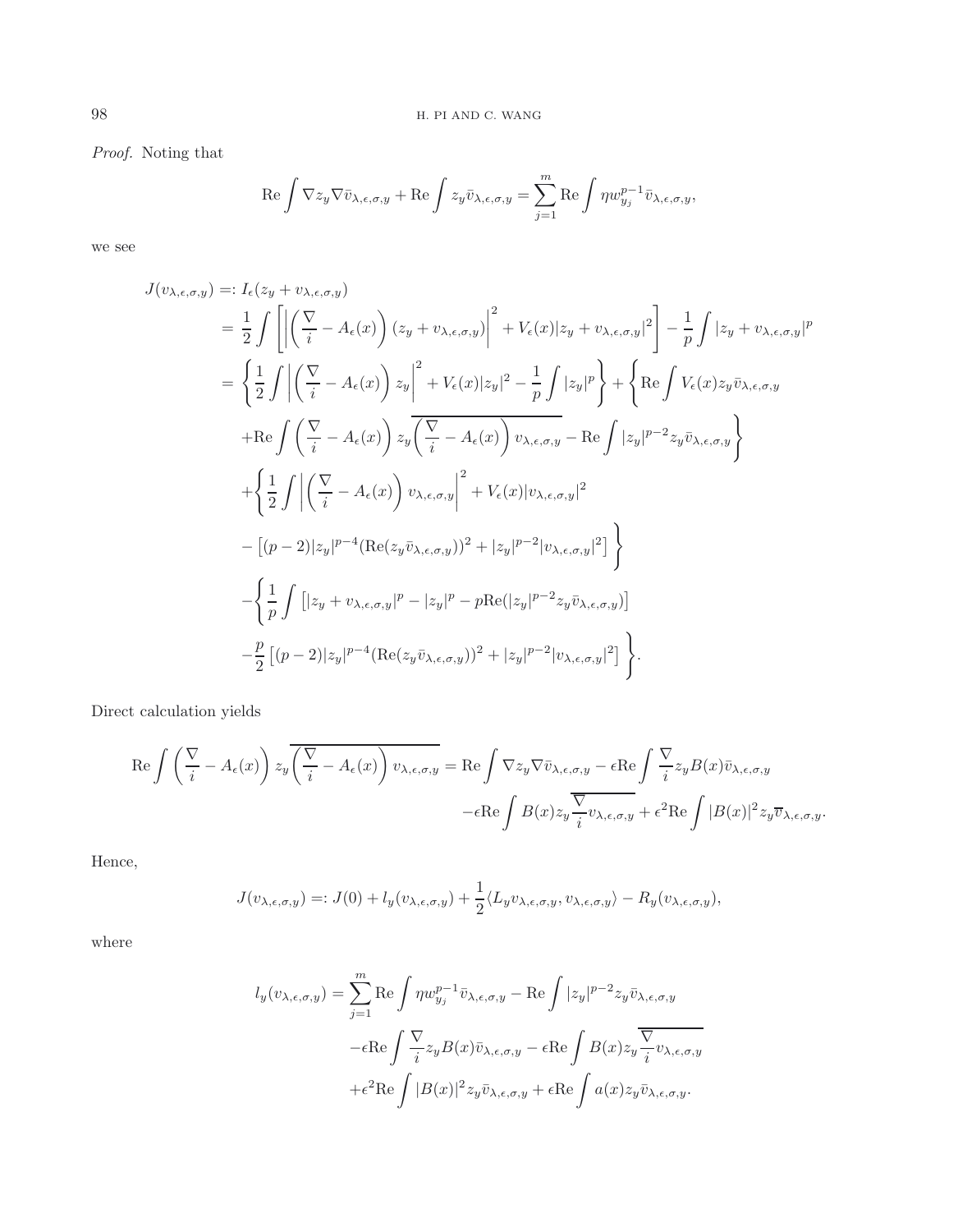$L_y$  is the bounded linear map from  $W_y$  to  $W_y$  in Lemma [2.1,](#page-4-2) and

$$
R_y(v_{\lambda,\epsilon,\sigma,y}) = \frac{1}{p} \int \left\{ \left[ |z_y + v_{\lambda,\epsilon,\sigma,y}|^p - |z_y|^p - p \text{Re} \left( |z_y|^{p-2} z_y \bar{v}_{\lambda,\epsilon,\sigma,y} \right) \right] - \frac{p}{2} \left[ (p-2) |z_y|^{p-4} (\text{Re}(z_y \bar{v}_{\lambda,\epsilon,\sigma,y}))^2 + |z_y|^{p-2} |v_{\lambda,\epsilon,\sigma,y}|^2 \right] \right\}.
$$

It is easy to check that  $l_y(v_{\lambda,\epsilon,\sigma,y})$  is a bounded linear functional in  $W_y$ , so there exists an  $l_{y,k} \in W_y$  such that

<span id="page-8-0"></span>
$$
l_y(v_{\lambda,\epsilon,\sigma,y}) = \langle l_{y,k}, v_{\lambda,\epsilon,\sigma,y} \rangle.
$$

Thus, to find a critical point for  $J(v_{\lambda,\epsilon,\sigma,y})$ , we only need to solve

$$
l_{y,k} + L_y v_{\lambda,\epsilon,\sigma,y} - R_y'(v_{\lambda,\epsilon,\sigma,y}) = 0.
$$
\n(2.7)

Lemma [2.1](#page-4-2) implies that  $L_y$  is invertible. Thus, [\(2.7\)](#page-8-0) can be rewritten as

$$
v_{\lambda,\epsilon,\sigma,y} = A_y(v_{\lambda,\epsilon,\sigma,y}) =: -L_y^{-1}l_{y,k} + L_y^{-1}R'_y(v_{\lambda,\epsilon,\sigma,y}).
$$

Set

$$
S_y = \left\{ v_{\lambda,\epsilon,\sigma,y} : v_{\lambda,\epsilon,\sigma,y} \in W_y, \ \|v_{\lambda,\epsilon,\sigma,y}\|_{\epsilon} \leq \epsilon^{1-\tau} + \sum_{k \neq j} e^{-\frac{p-1-\tau}{p}|y_k - y_j|} \right\}.
$$

If  $2 < p \leq 3$ , we can check that

$$
||R'_{y}(v_{\lambda,\epsilon,\sigma,y})||_{\epsilon} \leq C||v_{\lambda,\epsilon,\sigma,y}||_{\epsilon}^{p-1} \text{ and } ||R''_{y}(v_{\lambda,\epsilon,\sigma,y})||_{\epsilon} \leq C||v_{\lambda,\epsilon,\sigma,y}||_{\epsilon}^{p-2}.
$$

<span id="page-8-1"></span>Thus,

$$
\|A_y(v_{\lambda,\epsilon,\sigma,y}^1) - A(v_{\lambda,\epsilon,\sigma,y}^2)\|_{\epsilon} = \|L_y^{-1}R'_y(v_{\lambda,\epsilon,\sigma,y}^1) - L_y^{-1}R'_y(v_{\lambda,\epsilon,\sigma,y}^2)\|_{\epsilon}
$$
  
\n
$$
\leq C \|R'_y(v_{\lambda,\epsilon,\sigma,y}^1) - R'_y(v_{\lambda,\epsilon,\sigma,y}^2)\|_{\epsilon}
$$
  
\n
$$
\leq C \|R''_y(\theta v_{\lambda,\epsilon,\sigma,y}^1 + (1-\theta)v_{\lambda,\epsilon,\sigma,y}^2)\|_{\epsilon} \|v_{\lambda,\epsilon,\sigma,y}^1 - v_{\lambda,\epsilon,\sigma,y}^2\|_{\epsilon}
$$
  
\n
$$
\leq C (\|v_{\lambda,\epsilon,\sigma,y}^1\|_{\epsilon}^{p-2} + \|v_{\lambda,\epsilon,\sigma,y}^2\|_{\epsilon}^{p-2}) \|v_{\lambda,\epsilon,\sigma,y}^1 - v_{\lambda,\epsilon,\sigma,y}^2\|_{\epsilon}
$$
  
\n
$$
\leq \frac{1}{2} \|v_{\lambda,\epsilon\sigma,y}^1 - v_{\lambda,\epsilon,\sigma,y}^2\|_{\epsilon},
$$

where  $\theta \in (0,1)$ .

Thus, we have proved that if  $2 < p \leq 3$ ,  $A_y$  is a contraction map.

When  $\epsilon \to 0$  and  $\lambda \to \infty$ , Lemma [2.3](#page-10-0) below implies that

$$
||l_{y,k}||_{\epsilon} \leq C \left( \epsilon + \sum_{k \neq j} e^{-\frac{p-1}{p}|y_k - y_j|} \right).
$$

Hence,

$$
||A_y(v_{\lambda,\epsilon,\sigma,y})||_{\epsilon} = ||A_y(v_{\lambda,\epsilon,\sigma,y}) - A_y(0)||_{\epsilon} + ||A_y(0)||_{\epsilon}
$$
  
\n
$$
\leq C\epsilon^{p-2} ||v_{\lambda,\epsilon,\sigma,y}||_{\epsilon} + C||l_{y,k}||_{\epsilon}
$$
  
\n
$$
\leq C\epsilon^{p-2} ||v_{\lambda,\epsilon,\sigma,y}||_{\epsilon} + C\left(\epsilon + \sum_{k\neq j} e^{-\frac{p-1}{p}|y_k - y_j|}\right)
$$
  
\n
$$
\leq \epsilon^{1-\tau} + \sum_{k\neq j} e^{-\frac{p-1-\tau}{p}|y_k - y_j|}.
$$
\n(2.8)

Thus,  $A_y$  maps  $S_y$  into  $S_y$  if  $2 < p \leq 3$ .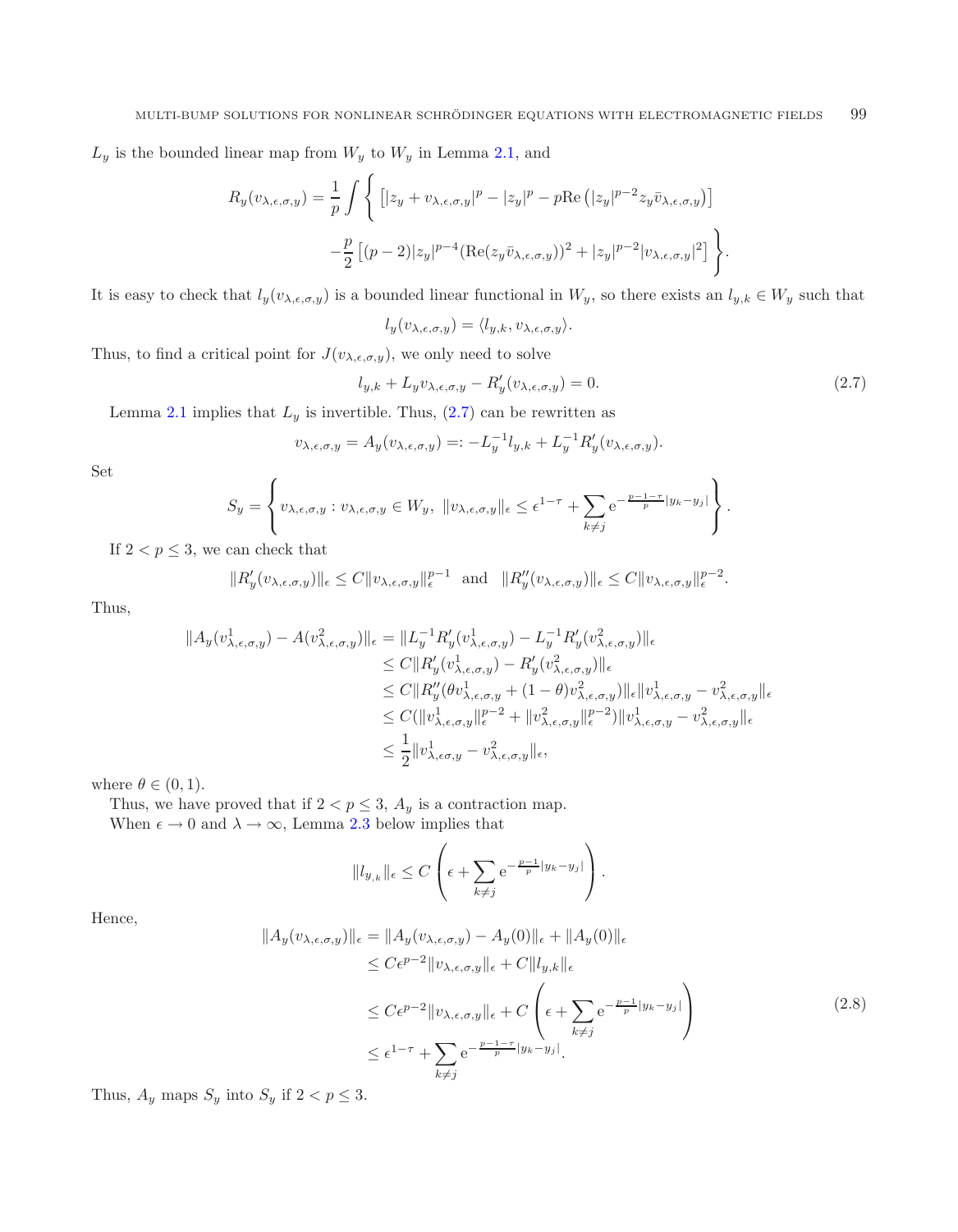Suppose that  $p > 3$ . Note that for any  $a \in \mathbb{C}$ ,  $|\text{Re}a| \leq |a|$ . Then by Lemma [A.4,](#page-18-1) Hölder inequality and the Sobolev inequality, we get

$$
|\langle R'_y(v_{\lambda,\epsilon,\sigma,y}),\xi\rangle| = \left| \text{Re} \int |z_y + v_{\lambda,\epsilon,\sigma,y}|^{p-2} \overline{(z_y + v_{\lambda,\epsilon,\sigma,y})} \xi - \text{Re} \int |z_y|^{p-2} \overline{z}_y \xi \right|
$$
  

$$
- \text{Re} \int \left[ (p-2)|z_y|^{p-4} \text{Re}(\overline{z}_y v_{\lambda,\epsilon,\sigma,y}) \overline{z}_y \xi + |z_y|^{p-2} \overline{v}_{\lambda,\epsilon,\sigma,y} \xi \right] \right|
$$
  

$$
\leq \int \left| |z_y + v_{\lambda,\epsilon,\sigma,y}|^{p-2} \overline{(z_y + v_{\lambda,\epsilon,\sigma,y})} - |z_y|^{p-2} \overline{z}_y \right|
$$
  

$$
- \left[ (p-2)|z_y|^{p-4} \text{Re}(\overline{z}_y v_{\lambda,\epsilon,\sigma,y}) \overline{z}_y + |z_y|^{p-2} \overline{v}_{\lambda,\epsilon,\sigma,y} \right] \left| |\xi| \right|
$$
  

$$
\leq C \int |z_y|^{p-3} |v_{\lambda,\epsilon,\sigma,y}|^2 |\xi|
$$
  

$$
\leq C \left[ \int (|z_y|^{p-3} |v_{\lambda,\epsilon,\sigma,y}|^2)^{\frac{p-1}{p-1}} \right]^{\frac{p-1}{p}} ||\xi||_{\epsilon}.
$$

Hence, we get

$$
||R'_{y}(v_{\lambda,\epsilon,\sigma,y})||_{\epsilon} \leq C \left[ \int (|z_{y}|^{p-3}|v_{\lambda,\epsilon,\sigma,y}|^{2})^{\frac{p}{p-1}} \right]^{\frac{p-1}{p}}.
$$

Since  $z_y$  is bounded, we have

$$
||R'_{y}(v_{\lambda,\epsilon,\sigma,y})||_{\epsilon} \leq C \left( \int |v_{\lambda,\epsilon,\sigma,y}|^{\frac{2p}{p-1}} \right)^{\frac{p-1}{p}} \leq C ||v_{\lambda,\epsilon,\sigma,y}||_{\epsilon}^2.
$$

For the estimate of  $||R''_y(v_{\lambda,\epsilon,\sigma,y})||_{\epsilon}$ , by Hölder inequality and the Sobolev inequality, we have

$$
|R''_y(v_{\lambda,\epsilon,\sigma,y})(\xi,\vartheta)| = \left| \text{Re} \int \left[ (p-2)|z_y|^{p-4} \text{Re}(\overline{z}_y + v_{\lambda,\epsilon,\sigma,y}\xi) \overline{z}_y \vartheta + |z_y|^{p-2} \overline{\xi} \vartheta \right] \right|
$$
  

$$
- \text{Re} \int \left[ (p-2)|z_y|^{p-4} \text{Re}(\overline{z}_y \xi) \overline{z}_y \vartheta + |z_y|^{p-2} \overline{\xi} \vartheta \right] \right|
$$
  

$$
= \left| \text{Re} \int (p-2)|z_y|^{p-4} \text{Re}(\overline{v}_{\lambda,\epsilon,\sigma,y}\xi) \overline{z}_y \vartheta \right|
$$
  

$$
\leq \int (p-2)|z_y|^{p-3} |v_{\lambda,\epsilon,\sigma,y}||\xi||\vartheta|
$$
  

$$
\leq C \left( \int |v_{\lambda,\epsilon,\sigma,y}|^3 \right)^{\frac{1}{3}} \left( \int |\xi|^3 \right)^{\frac{1}{3}} \left( \int |\vartheta|^3 \right)^{\frac{1}{3}}
$$
  

$$
\leq C ||v_{\lambda,\epsilon,\sigma,y}||_{\epsilon} ||\xi||_{\epsilon} ||\vartheta||_{\epsilon},
$$

which implies

$$
||R''_y(v_{\lambda,\epsilon,\sigma,y})||_{\epsilon} \leq C||v_{\lambda,\epsilon,\sigma,y}||_{\epsilon}.
$$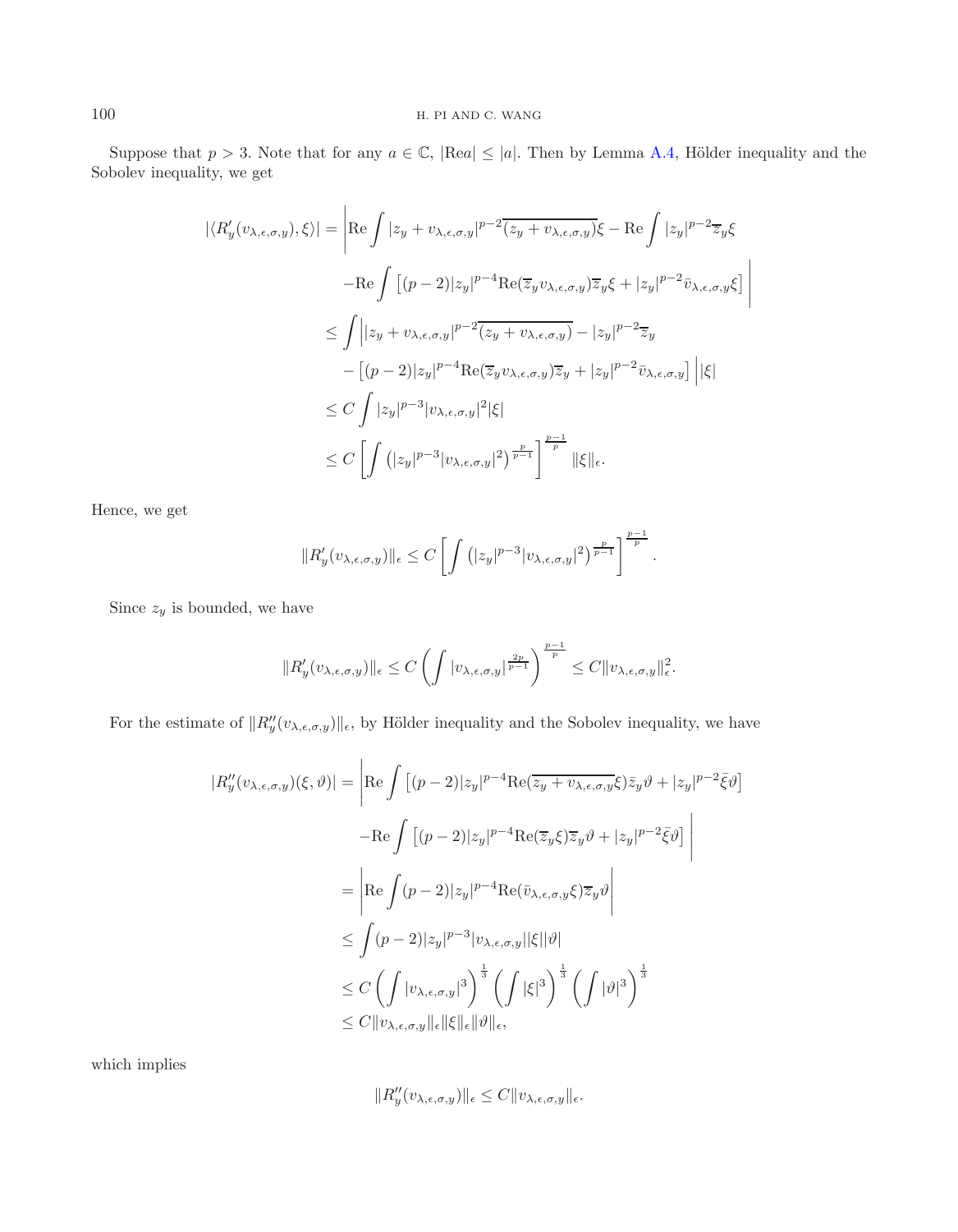<span id="page-10-1"></span>Consequently, we have

$$
||A_y(v_{\lambda,\epsilon,\sigma,y}^1) - A(v_{\lambda,\epsilon,\sigma,y}^2)||_{\epsilon} = ||L_y^{-1}R'_y(v_{\lambda,\epsilon,\sigma,y}^1) - L_y^{-1}R'_y(v_{\lambda,\epsilon,\sigma,y}^2)||_{\epsilon}
$$
  
\n
$$
\leq C||R'_y(v_{\lambda,\epsilon,\sigma,y}^1) - R'_y(v_{\lambda,\epsilon,\sigma,y}^2)||_{\epsilon}
$$
  
\n
$$
\leq C||R''_y(\theta v_{\lambda,\epsilon,\sigma,y}^1 + (1-\theta)v_{\lambda,\epsilon,\sigma,y}^2)||_{\epsilon}||v_{\lambda,\epsilon,\sigma,y}^1 - v_{\lambda,\epsilon,\sigma,y}^2||_{\epsilon}
$$
  
\n
$$
\leq C(||v_{\lambda,\epsilon,\sigma,y}^1||_{\epsilon} + ||v_{\lambda,\epsilon,\sigma,y}^2||_{\epsilon})||v_{\lambda,\epsilon,\sigma,y}^1 - v_{\lambda,\epsilon,\sigma,y}^2||_{\epsilon}
$$
  
\n
$$
\leq \frac{1}{2}||v_{\lambda,\epsilon,\sigma,y}^1 - v_{\lambda,\epsilon,\sigma,y}^2||_{\epsilon},
$$

where  $0 < \theta < 1$  and

$$
||A_y(v_{\lambda,\epsilon,\sigma,y})||_{\epsilon} = ||A_y(v_{\lambda,\epsilon,\sigma,y}) - A_y(0)||_{\epsilon} + ||A_y(0)||_{\epsilon}
$$
  
\n
$$
\leq C\epsilon ||v_{\lambda,\epsilon,\sigma,y}||_{\epsilon} + C ||l_{y,k}||_{\epsilon}
$$
  
\n
$$
\leq C\epsilon ||v_{\lambda,\epsilon,\sigma,y}||_{\epsilon} + C\left(\epsilon + \sum_{k \neq j} e^{-\frac{p-1}{p}|y_k - y_j|}\right)
$$
  
\n
$$
\leq \epsilon^{1-\tau} + \sum_{k \neq j} e^{-\frac{p-1-\tau}{p}|y_k - y_j|}.
$$
\n(2.9)

Hence,  $A_y$  is also a contraction map from  $S_y$  to  $S_y$ . Now applying the contraction mapping theorem, for any  $(y, \sigma) \in \Omega_\lambda \times [0, 2\pi]$ , we can find a unique  $v_{\lambda,\epsilon,\sigma,y}$  such that  $(2.7)$  holds. By  $(2.8)$  and  $(2.9)$ , we obtain

<span id="page-10-2"></span>
$$
||v_{\lambda,\epsilon,\sigma,y}||_{\epsilon} \leq \epsilon^{1-\tau} + \sum_{k \neq j} e^{-\frac{p-1-\tau}{p}|y_k - y_j|}.
$$

To prove the C<sup>1</sup>-continuity of  $v_{\lambda,\epsilon,\sigma,y}$  with respect to  $(y,\sigma)$ , we can use the implicit function theorem to find a unique  $C^1$ -map:  $(y, \sigma) \to \tilde{v}_{\lambda,\epsilon,y,\sigma}$ , which solves  $(2.7)$  (see [\[11](#page-19-7)]). By the uniqueness, we see  $v_{\lambda,\epsilon,\sigma,y} = \tilde{v}_{\lambda,\epsilon,y,\sigma}$ and hence is a  $C^1$  map with respect to  $(y, \sigma)$ .

Finally, we prove  $v_{\lambda,\epsilon,\sigma,y} = e^{i\sigma}V_{\lambda,\epsilon,y}$  with  $V_{\lambda,\epsilon,y} \in E$  independent of  $\sigma$ . Since  $v_{\lambda,\epsilon,\sigma,y}$  solves [\(2.7\)](#page-8-0), from Lagrange multiplier theorem, there exist constants  $X_j \in \mathbb{R}$  and  $Y_j \in \mathbb{R}$   $(j = 1, 2, \ldots, m)$  such that

$$
I'_{\epsilon}(z_y + v_{\lambda,\epsilon,\sigma,y}) = \sum_{j=1}^{m} iX_j e^{i\sigma} w_{y_j} + \sum_{j=1}^{m} \sum_{\alpha=1}^{N} Y_j e^{i\sigma} \frac{\partial w_{y_j}}{\partial x_{\alpha}}.
$$
 (2.10)

Let  $v_{\lambda,\epsilon,\sigma,y} = e^{i\sigma} V_{\lambda,\epsilon,y}$  with  $V_{\lambda,\epsilon,y} \in E$ . Noting that for any  $\varphi \in E$ 

$$
\langle I'_{\epsilon}(u),\varphi\rangle = \text{Re}\int \left(\frac{\nabla}{i}-A_{\epsilon}(x)\right)u\overline{\left(\frac{\nabla}{i}-A_{\epsilon}(x)\right)\varphi} + \text{Re}\int V_{\epsilon}(x)u\bar{\varphi} - \text{Re}\int |u|^{p-2}u\bar{\varphi},
$$

we test [\(2.10\)](#page-10-2) by  $e^{i\sigma}v(x)$  with  $v(x)$  in E and derive that  $\sum_{j=1}^{N} w_{y_j} + V_{\lambda,\epsilon,y}$  is a solution of an equation independently of  $\sigma$ . Thus,  $V_{\lambda,\epsilon,y}$  is independent of  $\sigma$  and we complete the proof.

<span id="page-10-0"></span>**Lemma 2.3.** *If*  $\lambda \to \infty$  *and for any*  $y \in \Omega_{\lambda}$ , *then* 

$$
\left|l_{y,k}(v_{\lambda,\epsilon,\sigma,y})\right| \leq C \left(\epsilon + \sum_{k \neq j} e^{-\frac{p-1}{p}|y_k - y_j|} \right) \|v_{\lambda,\epsilon,\sigma,y}\|_{\epsilon}.
$$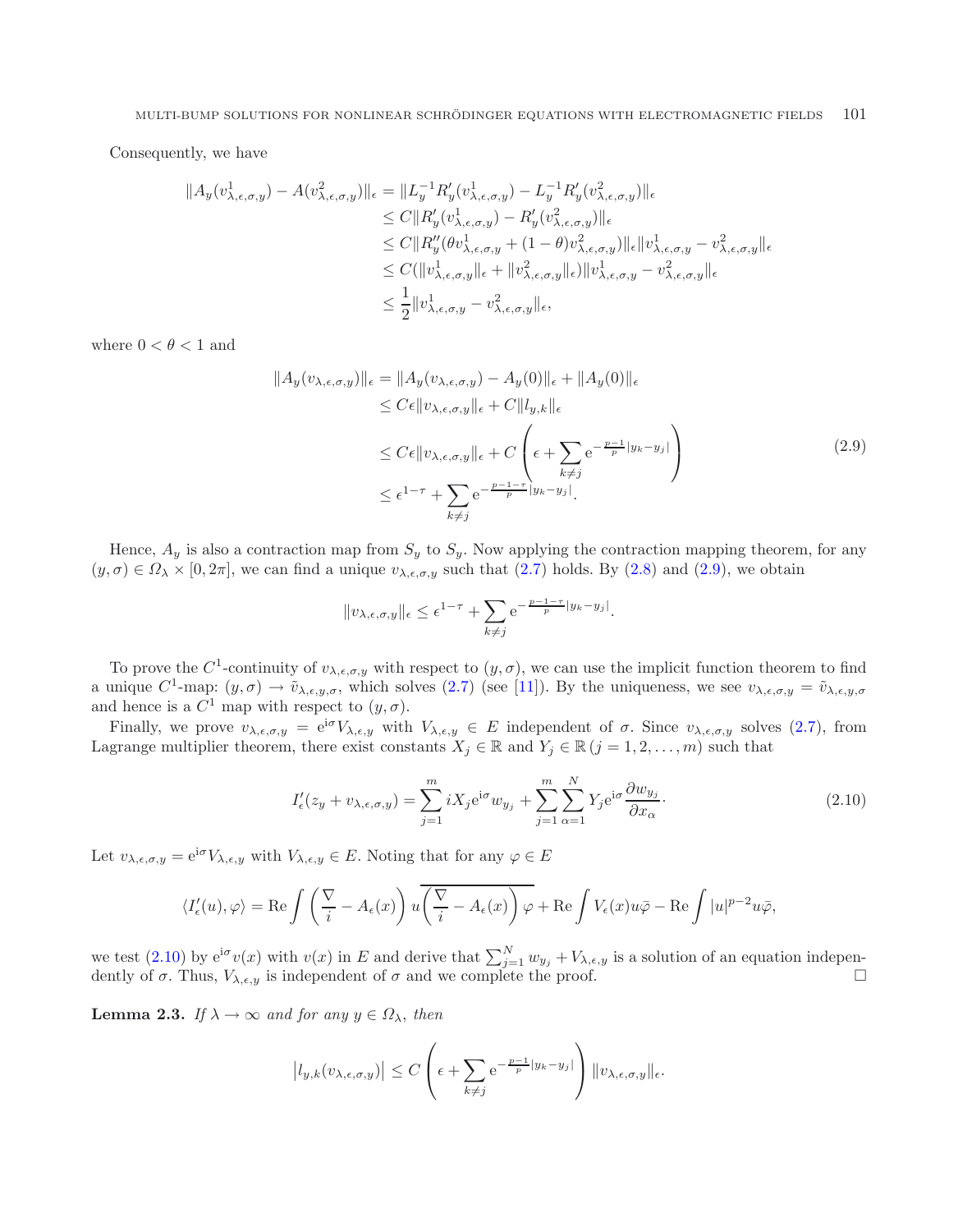*Proof.* By Lemmas [A.6](#page-18-2) and [A.8,](#page-19-15) we have

$$
\left| \operatorname{Re} \int |z_y|^{p-2} z_y \bar{v}_{\lambda, \epsilon, \sigma, y} - \sum_{j=1}^m \operatorname{Re} \int |\eta w_{y_j}|^{p-2} \eta w_{y_j} \bar{v}_{\lambda, \epsilon, \sigma, y} \right| \leq \int \left| |z_y|^{p-2} z_y - \sum_{j=1}^m |\eta w_{y_j}|^{p-2} \eta w_{y_j} \right| |\bar{v}_{\lambda, \epsilon, \sigma, y}|
$$
  
\n
$$
\leq \left( \int \left| |z_y|^{p-2} z_y - \sum_{j=1}^m |\eta w_{y_j}|^{p-2} \eta w_{y_j} \right| \right)^{\frac{p-1}{p}} \left( \int |\bar{v}_{\lambda, \epsilon, \sigma, y}|^p \right)^{\frac{1}{p}}
$$
  
\n
$$
\leq C \left( \sum_{k \neq j} \int w_{y_k}^{p-1} w_{y_j} \right)^{\frac{p-1}{p}} \|v_{\lambda, \epsilon, \sigma, y}\|_{\epsilon}
$$
  
\n
$$
\leq C \sum_{k \neq j} e^{-\frac{p-1}{p} |y_k - y_j|} \|v_{\lambda, \epsilon, \sigma, y}\|_{\epsilon}, \tag{2.11}
$$

as  $\lambda \to \infty$ .

<span id="page-11-1"></span>On the other hand, we have

<span id="page-11-0"></span>
$$
\left| \epsilon \operatorname{Re} \int \frac{\nabla}{i} z_y B(x) \bar{v}_{\lambda,\epsilon,\sigma,y} \right| \le C\epsilon \int \left( \left| \frac{\nabla}{i} z_y \right|^2 |B(x)|^2 \right)^{\frac{1}{2}} \left( \int |v_{\lambda,\epsilon,\sigma,y}|^2 \right)^{\frac{1}{2}} \n\le C\epsilon \int \left( |\nabla z_y|^2 |B(x)|^2 \right)^{\frac{1}{2}} \|v_{\lambda,\epsilon,\sigma,y}\|_{\epsilon} \n\le C\epsilon \|v_{\lambda,\epsilon,\sigma,y}\|_{\epsilon}.
$$
\n(2.12)

Similarly, we can get

$$
\left| \epsilon \operatorname{Re} \int B(x) z_y \frac{\nabla}{i} v_{\lambda,\epsilon,\sigma,y} \right| \le C\epsilon \int \left( |z_y|^2 |B(x)|^2 \right)^{\frac{1}{2}} \|v_{\lambda,\epsilon,\sigma,y}\|_{\epsilon} \le C\epsilon \|v_{\lambda,\epsilon,\sigma,y}\|_{\epsilon},
$$
\n(2.13)\n
$$
\left| \epsilon^2 \operatorname{Re} \int |B(x)|^2 z_y \bar{v}_{\lambda,\epsilon,\sigma,y} \right| \le C\epsilon^2 \int \left( |z_y|^2 |B(x)|^2 \right)^{\frac{1}{2}} \|v_{\lambda,\epsilon,\sigma,y}\|_{\epsilon}
$$

<span id="page-11-2"></span>
$$
{}^{2}\text{Re}\int |B(x)|^{2}z_{y}\bar{v}_{\lambda,\epsilon,\sigma,y} \leq C\epsilon^{2}\int (|z_{y}|^{2}|B(x)|^{2})^{\frac{1}{2}}\|v_{\lambda,\epsilon,\sigma,y}\|_{\epsilon}
$$
  

$$
\leq C\epsilon^{2}\|v_{\lambda,\epsilon,\sigma,y}\|_{\epsilon} \leq C\epsilon \|v_{\lambda,\epsilon,\sigma,y}\|_{\epsilon}
$$
\n(2.14)

and

$$
\left| \epsilon \text{Re} \int a(x) z_y \bar{v}_{\lambda, \epsilon, \sigma, y} \right| \le C \epsilon \left( \int a(x) |z_y|^2 \right)^{\frac{1}{2}} \|v_{\lambda, \epsilon, \sigma, y}\|_{\epsilon} \le C \epsilon \|v_{\lambda, \epsilon, \sigma, y}\|_{\epsilon}.
$$
\n(2.15)

From  $(2.11)$  to  $(2.15)$ , we get

 $\overline{\phantom{a}}$ 

 $\mid$ 

<span id="page-11-3"></span>
$$
||l_{y,k}||_{\epsilon} \le C \left(\epsilon + \sum_{k \ne j} e^{-\frac{p-1}{p}|y_k - y_j|} \right) ||v_{\lambda,\epsilon,\sigma,y}||_{\epsilon},
$$
 as  $\lambda \to \infty$ .

For any  $y = (y_1, \ldots, y_m) \in \Omega_{\lambda}$ , define

$$
f_{m,\epsilon}(y_1, y_2, \dots, y_m) = I_{\epsilon}(z_y + v_{\lambda,\epsilon,\sigma,y}).
$$
\n(2.16)

Since  $v_{\lambda,\epsilon,\sigma,y} = e^{i\sigma} V_{\lambda,\epsilon,y}$  with  $V_{\lambda,\epsilon,y} \in E$  independent of  $\sigma$ , we know that  $I_{\epsilon}(z_y + v_{\lambda,\epsilon,\sigma,y})$  does not depend on  $\sigma$ either.

From Lemma [2.2,](#page-6-0) we derive the following result, whose proof is standard and thus is omitted (see for example, [\[8](#page-19-16), [31\]](#page-20-18)).

 $\hfill \square$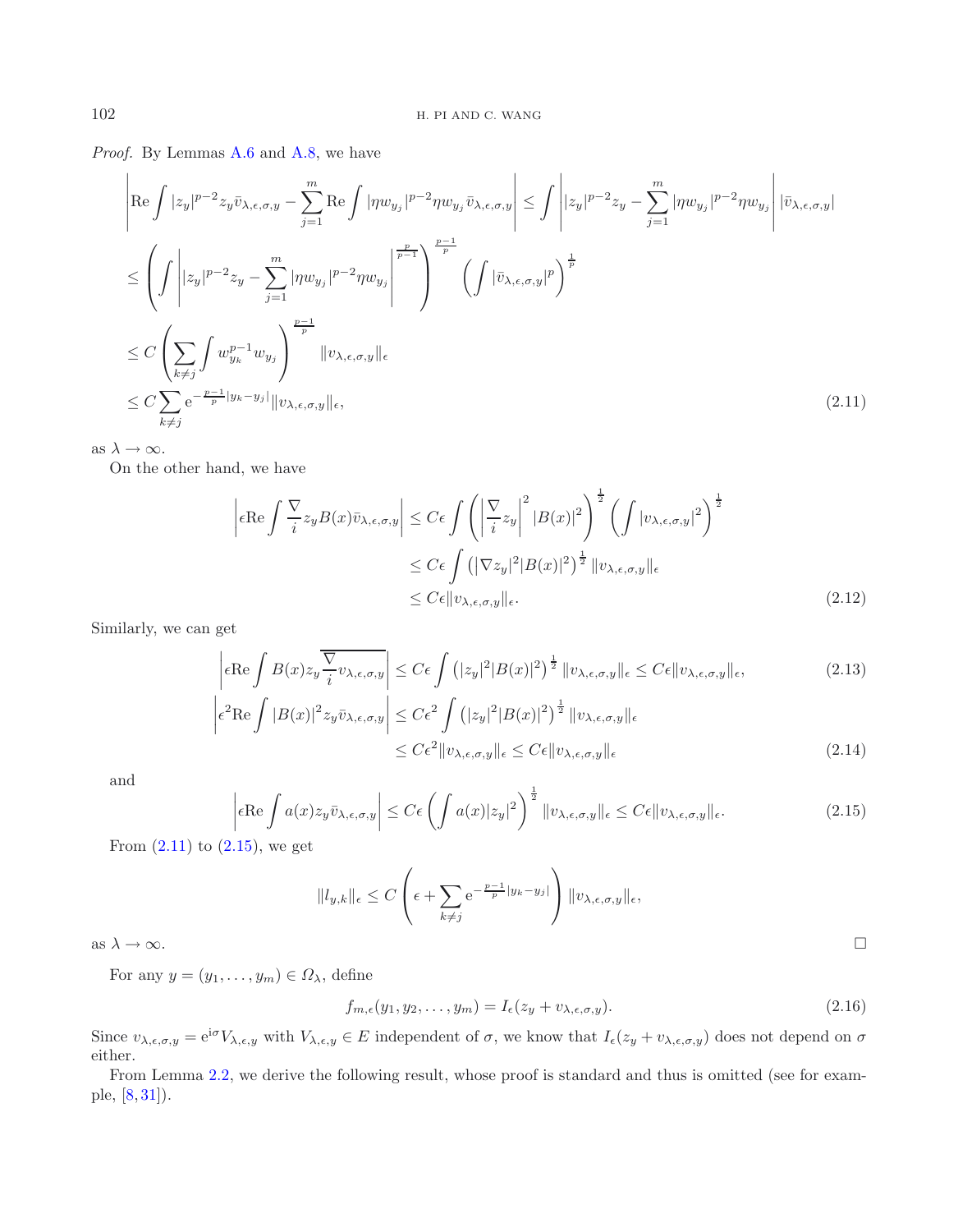<span id="page-12-0"></span>**Lemma 2.4.** For large enough  $\lambda > 0$  and small enough  $\epsilon > 0$ , if  $y^0 = (y_1^0, \ldots, y_m^0) \in \Omega_{\lambda}$  is a critical point of  $f_{m,\epsilon}$ , then  $z_{y0} + v_{\lambda,\epsilon,\sigma,y0}$  is a critical point of  $I_{\epsilon}$ .

## 3. Proof of our main result

In this section, we will prove Theorem [1.1.](#page-3-1) In order to prove it, first we prove that for  $\epsilon > 0$  small enough, we can choose  $\mu = \mu(\epsilon)$  large enough such that the function  $f_{m,\epsilon}(y_1,\ldots,y_m)$  defined in  $(2.16)$  attains its maximum in  $\Omega_{\mu}$  at some point  $y^{(0)} = (y_1^{(0)}, \ldots, y_m^{(0)})$ . We know that  $z_{y^{(0)}} + v_{\lambda,\epsilon,\sigma,y^{(0)}}$  is a solution of [\(1.1\)](#page-0-0) by Lemma [2.4.](#page-11-3) Here we mainly apply the technique in [\[28,](#page-20-21) [31\]](#page-20-18), but we make some minor modifications.

Considering that the case  $m = 1$  is much easier, we will discuss the case  $m \geq 2$ . Define

<span id="page-12-1"></span>
$$
d = \sup_{y \in (\mathbb{R}^N)^m} \left\{ \int a(x) |z_y|^2 \right\}.
$$

We choose a number l such that  $l > \max\{1, 3dC_4^{-1}\}\$ . Then for any  $\epsilon$  satisfying

$$
0 < \epsilon < \min\left\{ \left( \frac{lC_4}{2C_4'} \right)^{\frac{p}{p-2-2\tau}}, \frac{1}{l} |w|_p^p \right\},\right\}
$$

there exists  $\mu^* = \mu^*(\epsilon) > \mu = \mu(\epsilon) > 0$  such that, for  $z \in \mathbb{R}^N$  with  $|z| \in [\mu(\epsilon), \mu^*(\epsilon)],$ 

$$
l\epsilon \le \int w^{p-1}(x)w(x-z)dx \le 2l\epsilon. \tag{3.1}
$$

.

Define

<span id="page-12-3"></span>
$$
M_{\epsilon} := \sup \left\{ f_{m,\epsilon}(y) \middle| y \in \Omega_{\mu(\epsilon)} \right\}.
$$

Denote

$$
C_0 = \frac{1}{2} \int [|\nabla(\eta w)|^2 + |\eta w|^2] - \frac{1}{p} \int |\eta w|^p.
$$

In order to get an m-bump solution of  $(1.1)$ , it is sufficient to prove that  $M_{\epsilon}$  is achieved in the interior of  $\Omega_{\mu(\epsilon)}$ .

<span id="page-12-2"></span>**Lemma 3.1.** *Let*  $m \geq 2$ . *Then for*  $\epsilon > 0$  *sufficiently small*,

$$
M_{\epsilon} > \sup \left\{ f_{m,\epsilon}(y) \middle| y \in \Omega_{\mu(\epsilon)} \text{ and } |y_k - y_j| \in [\mu(\epsilon), \mu^*(\epsilon)] \text{ for some } k \neq j \right\}
$$

*Proof.* Observe that  $\mu(\epsilon) = O(\ln \frac{1}{\epsilon}) \to \infty$  as  $\epsilon \to 0$ .

By Lemma [2.2](#page-6-0) (ii) and [\(3.1\)](#page-12-1) we know that if  $y \in \Omega_{\mu(\epsilon)}$ , then

$$
||v_{\lambda,\epsilon,\sigma,y}||_{\epsilon} \leq \epsilon^{1-\tau} + \sum_{k \neq j} e^{-\frac{p-1-\tau}{p}|y_k - y_j|} \leq C_1 \epsilon^{\frac{p-1-\tau}{p}}.
$$
\n(3.2)

Note that

$$
\frac{1}{2} \langle L_y v_{\lambda,\epsilon,\sigma,y}, v_{\lambda,\epsilon,\sigma,y} \rangle = \frac{1}{2} \int \left\{ \left[ \left| \left( \frac{\nabla}{i} - A_{\epsilon}(x) \right) v_{\lambda,\epsilon,\sigma,y} \right|^2 + V_{\epsilon}(x) |v_{\lambda,\epsilon,\sigma,y}|^2 \right] \right. \\ \left. - \left[ (p-2) |z_y|^{p-2} (\text{Re}(z_y \bar{v}_{\lambda,\epsilon,\sigma,y}))^2 + |z_y|^{p-2} |v_{\lambda,\epsilon,\sigma,y}|^2 \right] \right\} \\ \leq \frac{1}{2} ||v_{\lambda,\epsilon,\sigma,y}||_{\epsilon}^2 + (p-1) \int |z_y|^{p-2} |v_{\lambda,\epsilon,\sigma,y}|^2 \\ \leq \frac{1}{2} ||v_{\lambda,\epsilon,\sigma,y}||_{\epsilon}^2 + C ||v_{\lambda,\epsilon,\sigma,y}||_{\epsilon}^2 = C_2 ||v_{\lambda,\epsilon,\sigma,y}||_{\epsilon}^2
$$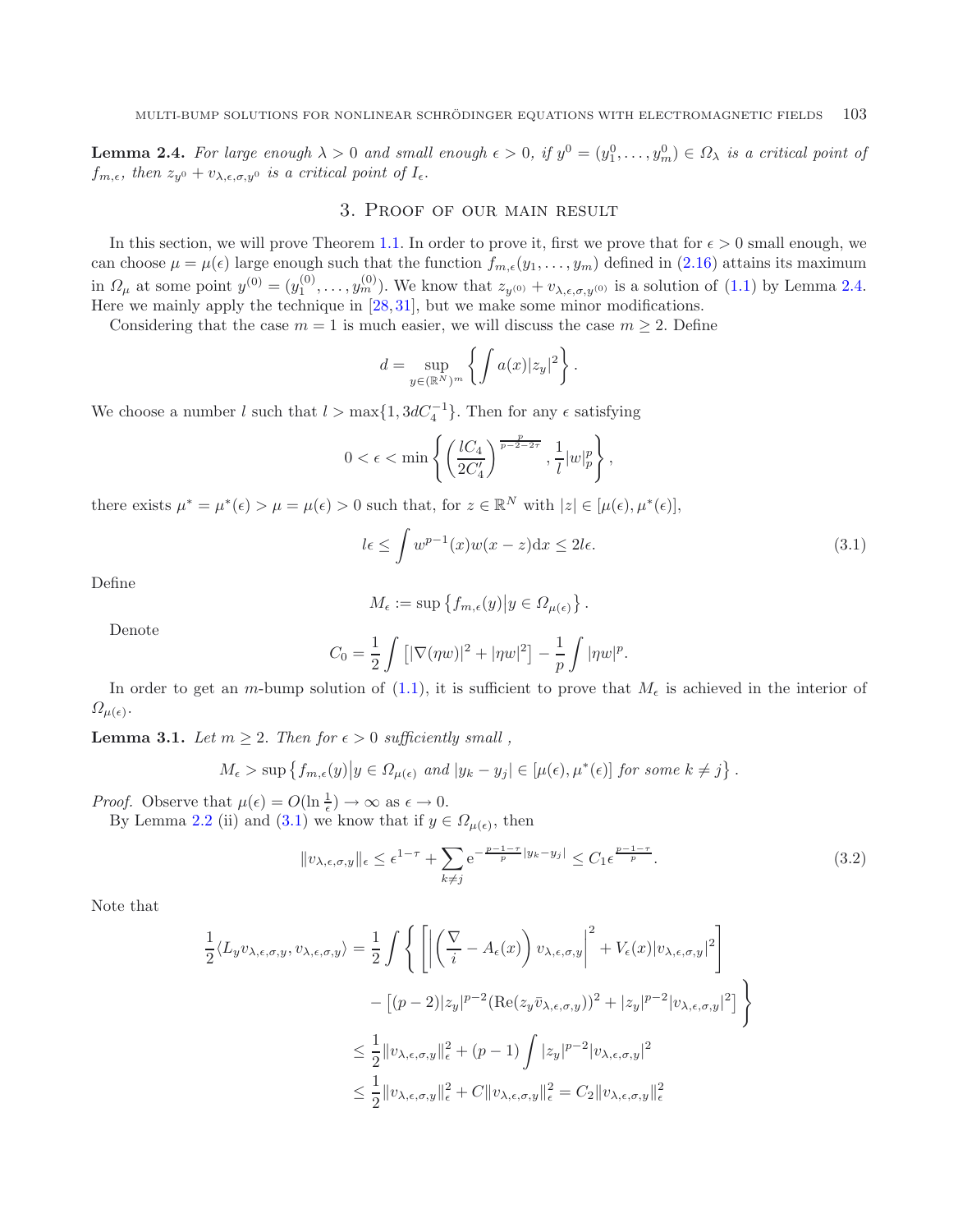and by Lemma [A.5](#page-18-3)

$$
|R_y(v_{\lambda,\epsilon,\sigma,y})| = \left| \frac{1}{p} \int \left\{ |z_y + v_{\lambda,\epsilon,\sigma,y}|^p - |z_y|^p - p [|z_y|^{p-2} \text{Re}(z_y \bar{v}_{\lambda,\epsilon,\sigma,y})] - \frac{p}{2} [(p-2)|z_y|^{p-4} (\text{Re}(z_y \bar{v}_{\lambda,\epsilon,\sigma,y}))^2 + |z_y|^{p-2} |v_{\lambda,\epsilon,\sigma,y}|^2] \right\} \right|
$$
  

$$
\leq C \int |v_{\lambda,\epsilon,\sigma,y}|^{p^*} \leq C ||v_{\lambda,\epsilon,\sigma,y}||_e^{p^*} \leq C_3 ||v_{\lambda,\epsilon,\sigma,y}||_e^2,
$$

where  $p^* = \min\{3, p\} > 2$ .

Hence, by Lemma [2.3,](#page-10-0) we have

$$
f_{m,\epsilon}(y_1, y_2,..., y_m) = I_{\epsilon}(z_y + v_{\lambda,\epsilon,\sigma,y})
$$
  
\n
$$
= I_{\epsilon}(z_y) + l_y(v_{\lambda,\epsilon,\sigma,y}) + \frac{1}{2} \langle L_y v_{\lambda,\epsilon,\sigma,y}, v_{\lambda,\epsilon,\sigma,y} \rangle - R_y(v_{\lambda,\epsilon,\sigma,y})
$$
  
\n
$$
= I_{\epsilon}(z_y) + O\left(\|\left|l_y\right\|_{\epsilon}\|\left|v_{\lambda,\epsilon,\sigma,y}\right\|_{\epsilon} + \|\left|v_{\lambda,\epsilon,\sigma,y}\right\|_{\epsilon}^{2}\right)
$$
  
\n
$$
= I_{\epsilon}(z_y) + O\left(\epsilon^{\frac{2(p-1-\tau)}{p}}\right)
$$
  
\n
$$
= \frac{1}{2} \int \left| \left(\frac{\nabla}{i} - A_{\epsilon}(x)\right) z_y\right|^2 + V_{\epsilon}(x)|z_y|^2 - \frac{1}{p} \int |z_y|^p + O\left(\epsilon^{\frac{2(p-1-\tau)}{p}}\right)
$$
  
\n
$$
= \frac{1}{2} \int \left| \frac{\nabla}{i} z_y\right|^2 + |z_y|^2 + \frac{\epsilon}{2} \int a(x)|z_y|^2 + \frac{\epsilon^2}{2} \int |B(x)|^2 |z_y|^2 - \epsilon \text{Re} \int \frac{\nabla}{i} z_y B(x) \overline{z}_y
$$
  
\n
$$
- \frac{1}{p} \int |z_y|^p + O\left(\epsilon^{\frac{2(p-1-\tau)}{p}}\right)
$$
  
\n
$$
= \left\{ \sum_{j=1}^m \frac{1}{2} \int \left| \frac{\nabla}{i} (\eta w_{y_j}) \right|^2 + |\eta w_{y_j}|^2 - \sum_{j=1}^m \int \frac{1}{p} |\eta w_{y_j}|^p \right\} + \frac{\epsilon}{2} \int a(x)|z_y|^2
$$
  
\n
$$
+ \left\{ \sum_{k  
\n
$$
+ \frac{1}{p} \sum_{j=1}
$$
$$

<span id="page-13-0"></span>where

$$
\mathcal{L}_y = -\sum_{k < j} \int w_{y_j}^{p-1} w_{y_k} + \frac{1}{p} \int u_y^p - \frac{1}{p} \sum_{j=1}^m \int w_{y_j}^p + O\left(\epsilon^{\frac{2(p-1-\tau)}{p}}\right). \tag{3.3}
$$

Assume that  $y = (y_1, \ldots, y_m) \in \Omega_{\mu(\epsilon)}$  and  $|y_k - y_j| \in [\mu(\epsilon), \mu^*(\epsilon)]$  for some  $k \neq j$ . On one hand, by Lemma [A.7,](#page-19-17) we have

$$
\int u_y^p = \int \left(\sum_{j=1}^m w_{y_j}\right)^p \ge \sum_{j=1}^m \int w_{y_j}^p + 2(p-1) \sum_{1 \le k < j \le m} \int w_{y_k}^{p-1} w_{y_j},
$$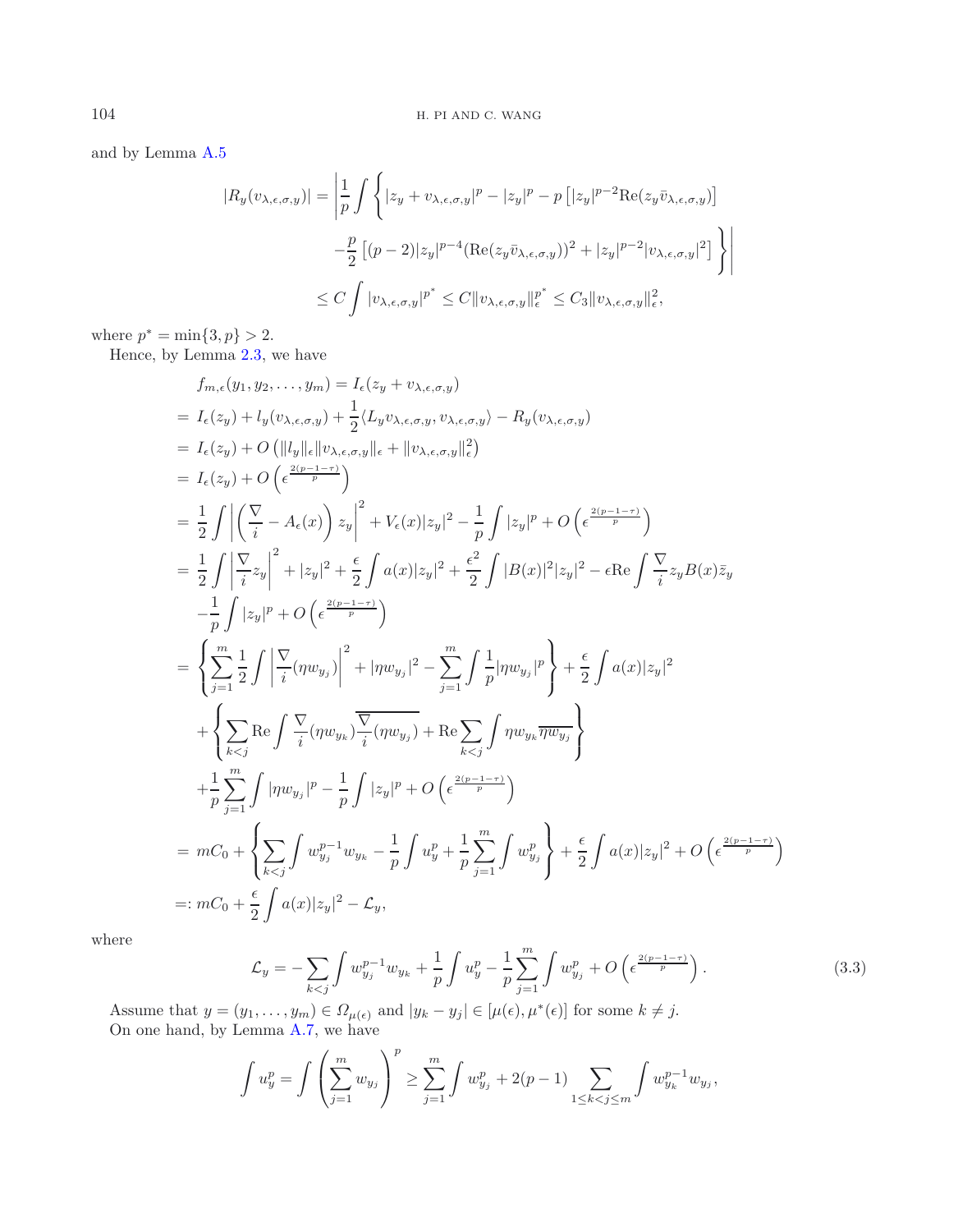<span id="page-14-0"></span>where we use the fact that

$$
\int w_{y_k}^{p-1} w_{y_j} = \int w_{y_j}^{p-1} w_{y_k}.
$$

Therefore, by [\(3.1\)](#page-12-1),

$$
\mathcal{L}_y \ge C_4 \sum_{1 \le k < j \le m} \int w_{y_k}^{p-1} w_{y_j} - C_4' \epsilon^{\frac{2(p-1-\tau)}{p}} \ge C_4 \ell^2 - C_4' \epsilon^{\frac{2(p-1-\tau)}{p}} \ge \frac{1}{2} C_4 \ell^2 > \frac{3}{2} d\epsilon.
$$

Hence,

$$
f_{m,\epsilon}(y_1, y_2, \dots, y_m) \leq mC_0 + \frac{\epsilon}{2} \int a(x)|z_y|^2 - \mathcal{L}_y
$$
  
 
$$
\leq mC_0 + \frac{d}{2}\epsilon - \frac{3}{2}d\epsilon = mC_0 - d\epsilon.
$$
 (3.4)

On the other hand, by Lemma [A.3,](#page-18-4) we get

$$
\int u_y^p = \int \left(\sum_{j=1}^m w_{y_j}\right)^p \le \sum_{j=1}^m \int w_{y_j}^p + C \sum_{1 \le k < j \le m} \int w_{y_k}^{p-1} w_{y_j},
$$

where we also use the fact that

$$
\int w_{y_k}^{p-1} w_{y_j} = \int w_{y_j}^{p-1} w_{y_k}.
$$

Then we have

<span id="page-14-1"></span>
$$
\mathcal{L}_y \leq C_5 \left( \sum_{k < j} \int w_{y_k}^{p-1} w_{y_j} \right) + O\left(\epsilon^{\frac{2(p-1-\tau)}{p}}\right).
$$

Hence

$$
f_{m,\epsilon}(y_1, y_2, \dots, y_m) = mC_0 + \frac{\epsilon}{2} \int a(x)|z_y|^2 - \mathcal{L}_y
$$
  
 
$$
\geq mC_0 + \frac{\epsilon}{2} \int a(x)|z_y|^2 - C_6 \epsilon^{\frac{2(p-1-\tau)}{p}} + o(1),
$$

where o(1) denotes some quantities which depend only on y and converge to 0 as  $|y_k - y_j| \to \infty$  for all  $k \neq j$ . Hence, for  $\epsilon > 0$  sufficiently small,

$$
\liminf_{|y_k - y_j| \to \infty, \forall k \neq j} f_{m,\epsilon}(y_1, y_2, \dots, y_m) \geq mc_0.
$$
\n(3.5)

 $\hfill \square$ 

Combining  $(3.4)$  and  $(3.5)$ , we complete the proof of this lemma.

Choose 
$$
y^{(h)}(\epsilon) = (y_1^{(h)}(\epsilon), \dots, y_m^{(h)}(\epsilon)) \in \Omega_{\mu(\epsilon)}
$$
 such that  

$$
\lim_{h \to \infty} f_{m,\epsilon} (y_1^{(h)}(\epsilon), \dots, y_m^{(h)}(\epsilon)) = M_{\epsilon}.
$$

By Lemma [3.1,](#page-12-2) we may assume that

$$
\inf_{h} \min_{k \neq j} \left| y_k^{(h)}(\epsilon) - y_j^{(h)}(\epsilon) \right| \geq \mu^*.
$$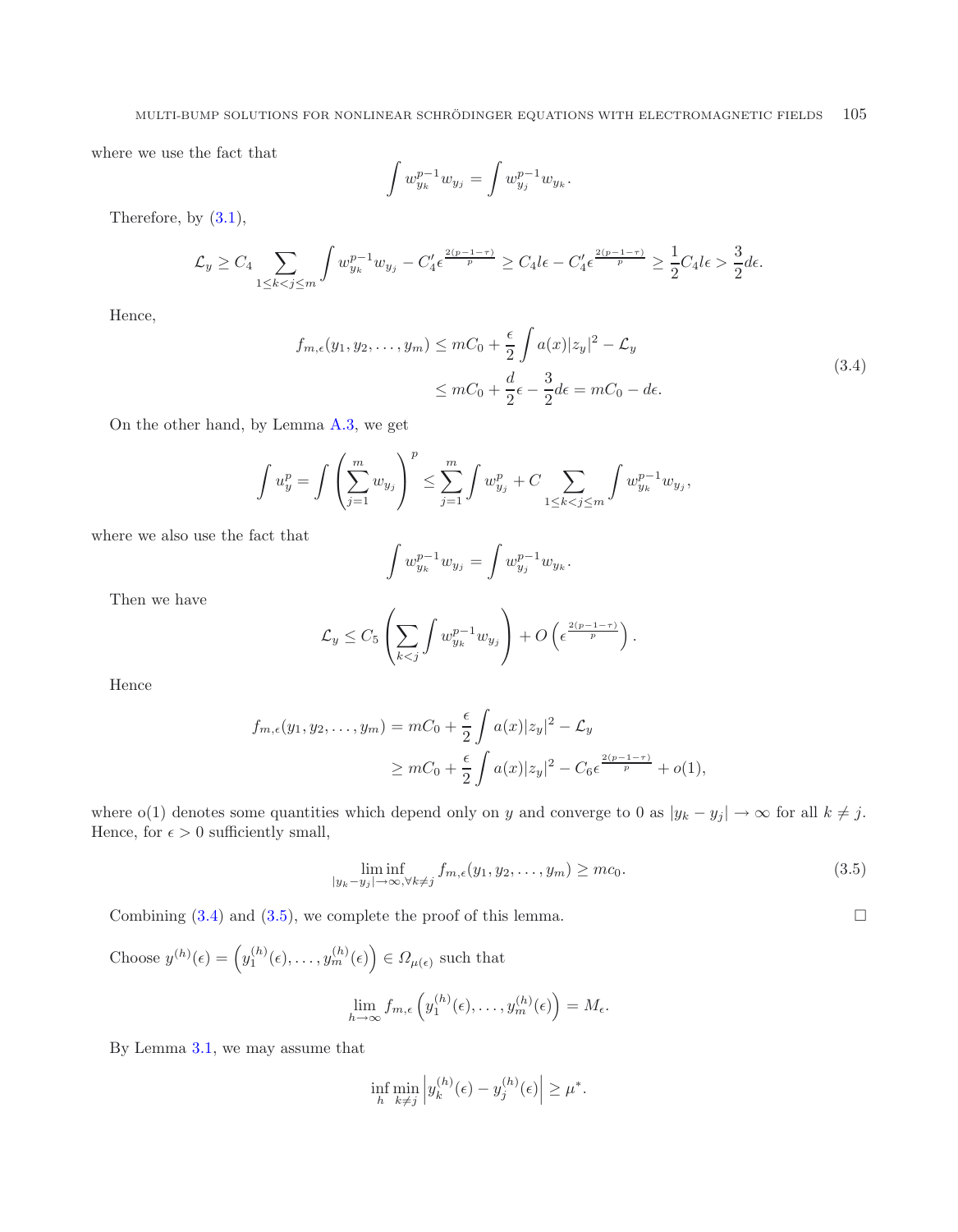Thus, for any  $1 \leq k \leq m$ , passing to a subsequence if necessary, we may assume either  $\lim_{h \to \infty} y_k^{(h)}(\epsilon) = y_k^{(0)}(\epsilon) \in$  $\mathbb{R}^N$  with

$$
\left| y_k^{(0)}(\epsilon) - y_j^{(0)}(\epsilon) \right| \ge \mu^* \text{ for } k \ne j \text{ or } \lim_{h \to \infty} |y_k^{(h)}(\epsilon)| = \infty.
$$

Define

$$
\Pi(\epsilon) = \left\{ 1 \le k \le m : |y_k^{(h)}(\epsilon)| \to \infty, \text{ as } h \to \infty \right\}.
$$

We will prove that  $\Pi(\epsilon) = \emptyset$  for  $\epsilon > 0$  small enough and hence  $f_{m,\epsilon}$  attain its maximum at  $\left(y_1^{(0)}(\epsilon), \ldots, y_m^{(0)}(\epsilon)\right)$ in  $\Omega_{\mu(\epsilon)}$ .

<span id="page-15-3"></span>**Lemma 3.2.** Let  $m \geq 2$ . Then there exists  $\epsilon(m) > 0$  such that for any  $\epsilon \in (0, \epsilon(m))$ ,

$$
\Pi(\epsilon) = \emptyset.
$$

*Proof.* We make a contradiction argument and assume that  $\Pi(\epsilon) \neq \emptyset$  along a sequence  $\epsilon_n \to 0$ . Without loss of generality, we may assume  $\Pi(\epsilon_n) = \{1, 2, ..., j_m\}$  for all  $n \in \mathbb{N}$  and for some  $1 \le j_m < m$ . When  $j_m = m$ , we can hand by the same argument. For notation of simplicity, we will denote  $\epsilon = \epsilon_n$  and  $(y_1^{(h)}, y_2^{(h)}, \ldots, y_m^{(h)}) =$  $(y_1^{(h)}(\epsilon_n), y_2^{(h)}(\epsilon_n), \ldots, y_m^{(h)}(\epsilon_n))$  for  $h = 0, 1, 2, \ldots$ . Then, when  $h \to \infty$ ,

<span id="page-15-0"></span>
$$
|y_1^{(h)}| \to \infty, ..., |y_{j_m}^{(h)}| \to \infty
$$
 and  $y_{j_m+1}^{(h)} \to y_{j_m+1}^{(0)}, ..., y_m^{(h)} \to y_m^{(0)}$ .

Set

$$
y^{(h)} = (y_1^{(h)}, y_2^{(h)}, \dots, y_m^{(h)})
$$
 and  $y_*^{(h)} = (y_{j_m+1}^{(h)}, y_{j_m+2}^{(h)}, \dots, y_m^{(h)})$ .

Let

$$
z_h=\sum_{k=1}^m\eta w_{y_k^{(h)}}:=\eta u_h, z_{h,1}=\sum_{k=1}^{j_m}\eta w_{y_k^{(h)}}:=\eta u_{h,1},\ z_{h,2}=\sum_{k=j_m+1}^m\eta w_{y_k^{(h)}}:=\eta u_{h,2}.
$$

Similar to  $(3.2)$ , we get

<span id="page-15-1"></span>
$$
\left\|v_{\mu,\epsilon,\sigma,y_{*}^{(h)}}\right\|_{\epsilon} \le C_{7}\epsilon^{\frac{p-1-\tau}{p}}, \ \left\|v_{\mu,\epsilon,\sigma,y^{(h)}}\right\|_{\epsilon} \le C_{7}\epsilon^{\frac{p-1-\tau}{p}}.
$$
\n(3.6)

Now we rewrite  $f_{m,\epsilon}(y_1^{(h)}, \ldots, y_m^{(h)})$  as

<span id="page-15-2"></span>
$$
f_{m,\epsilon}(y_1^{(h)}, \dots, y_m^{(h)}) = I_{\epsilon}(z_h + v_{\mu,\epsilon,\sigma,y^{(h)}})
$$
  
\n
$$
= mC_0 + \frac{\epsilon}{2} \int a(x)|z_h|^2 - \mathcal{L}_{y^{(h)}}
$$
  
\n
$$
= j_m C_0 + \frac{\epsilon}{2} \int a(x)|z_{h,1}|^2 + \left[ (m - j_m)C_0 + \frac{\epsilon}{2} \int a(x)|z_{h,2}|^2 - \mathcal{L}_{y_*^{(h)}} \right]
$$
  
\n
$$
+ \epsilon \text{Re} \int a(x)z_{h,1}\overline{z}_{h,2} + \mathcal{L}_{y_*^{(h)}} - \mathcal{L}_{y^{(h)}}.
$$
\n(3.7)

Since  $|y_k^{(h)}| \to \infty, k = 1, \ldots, j_m$ , we get, as  $h \to \infty$ ,

$$
\left| \frac{\epsilon}{2} \int a(x)|z_{h,1}|^2 + \epsilon \operatorname{Re} \int a(x)z_{h,1}\overline{z}_{h,2} \right| \to 0. \tag{3.8}
$$

From  $(3.7)$  and  $(3.8)$ , we obtain

$$
f_{m,\epsilon}\left(y^{(h)}\right) \le j_m C_0 + f_{m-j_m,\epsilon}\left(y_*^{(h)}\right) + \mathcal{L}_{y_*^{(h)}} - \mathcal{L}_{y^{(h)}} + o(1). \tag{3.9}
$$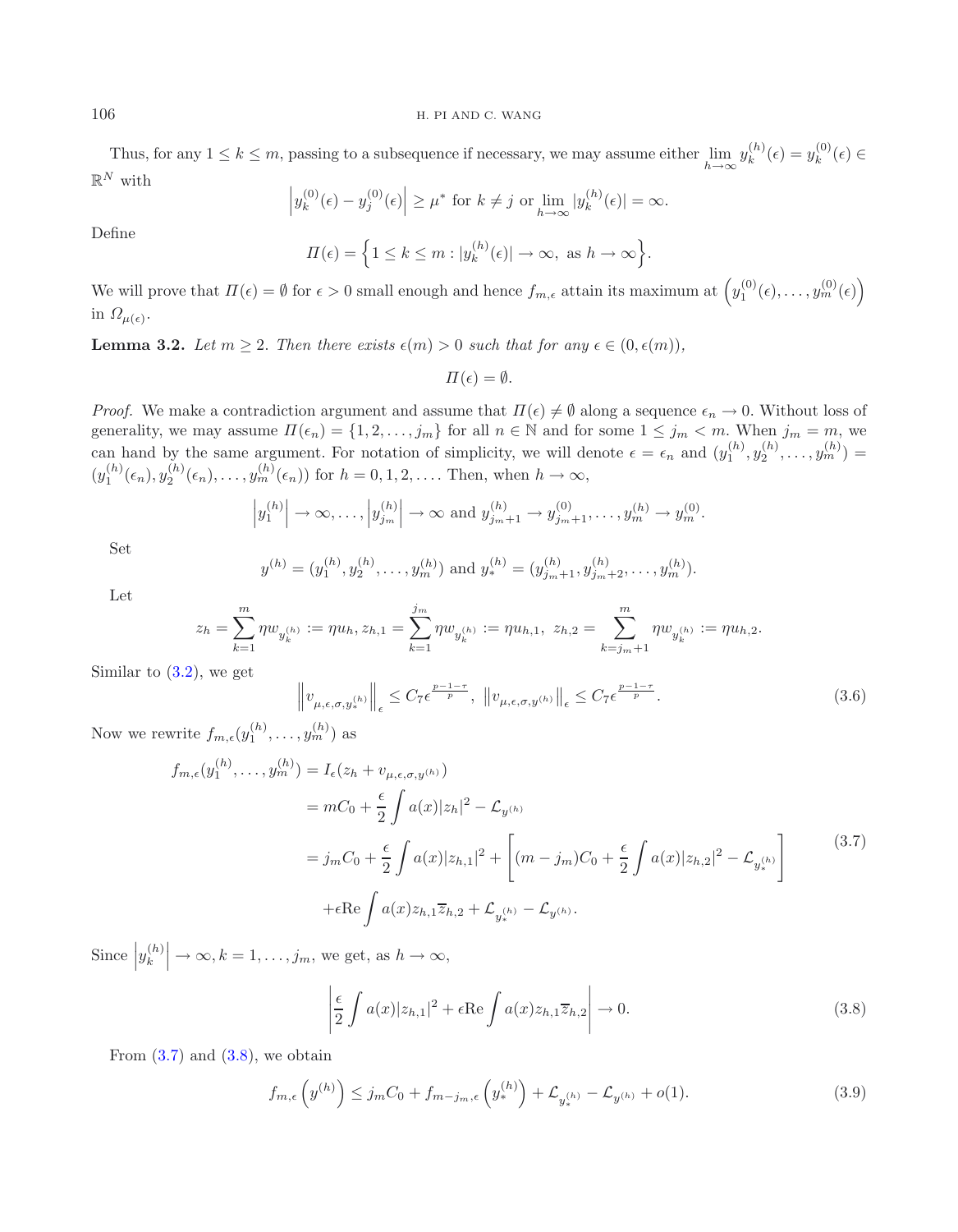<span id="page-16-4"></span><span id="page-16-1"></span><span id="page-16-0"></span>By [\(3.3\)](#page-13-0), we infer that

$$
\mathcal{L}_{y^{(h)}} = -\sum_{k < j} \int w_{y_j^{(h)}}^{p-1} w_{y_k^{(h)}} + \frac{1}{p} \int u_h^p - \sum_{j=1}^m \frac{1}{p} \int w_{y_j^{(h)}}^p + O\left(\epsilon^{\frac{2(p-1-\tau)}{p}}\right) \tag{3.10}
$$

and

<span id="page-16-9"></span><span id="page-16-5"></span>
$$
\mathcal{L}_{y_{*}^{(h)}} = -\sum_{j_{m} < k < j} \int w_{y_{j}^{(h)}}^{p-1} w_{y_{k}^{(h)}} + \frac{1}{p} \int u_{h,2}^{p} - \sum_{j=1}^{m} \frac{1}{p} \int w_{y_{j}^{(h)}}^{p} + O\left(\epsilon^{\frac{2(p-1-\tau)}{p}}\right). \tag{3.11}
$$

Then, by  $(3.10)$  and  $(3.11)$ ,

$$
\mathcal{L}_{y_{*}^{(h)}} - \mathcal{L}_{y^{(h)}} = \sum_{k < j \leq j_m} \int w_{y_{k}^{(h)}}^{p-1} w_{y_{j}^{(h)}} + \sum_{k=1}^{j_m} \int w_{y_{k}^{(h)}}^{p-1} u_{h,2} + \frac{1}{p} \sum_{k=1}^{j_m} \int w_{y_{k}^{(h)}}^p + \frac{1}{p} \int u_{h,2}^p - \frac{1}{p} \int u_h^p + O\left(\epsilon^{\frac{2(p-1-\tau)}{p}}\right) \n< O\left(\epsilon^{\frac{2(p-1-\tau)}{p}}\right).
$$
\n(3.12)

Letting  $h \to \infty$  in [\(3.9\)](#page-15-2), we get

<span id="page-16-3"></span>
$$
M_{\epsilon} \le j_m C_0 + f_{m-j_m,\epsilon}(y_{j_m+1}^{(0)}, \dots, y_m^{(0)}) + C_8 \epsilon^{\frac{2(p-1-\tau)}{p}}.
$$
\n(3.13)

Furthermore, by Lemma  $A.8$  and  $(3.1)$ , we see that

<span id="page-16-2"></span>
$$
C_9 \epsilon \le \mu^{-\frac{N-1}{2}} e^{-\mu} \le C_{10} \epsilon,
$$
\n(3.14)

which means that

$$
\frac{2}{3}\ln\frac{1}{\epsilon} < \mu = \mu(\epsilon) < 2\ln\frac{1}{\epsilon},\tag{3.15}
$$

for  $\epsilon > 0$  sufficiently small. Choose  $\delta$  such that  $0 < \delta < \frac{p-2-2\tau}{14mp}$ . By  $(H_1)$ , there exists  $T > 0$  such that

<span id="page-16-8"></span>
$$
a(x) \ge e^{-\delta|x|}, \ |x| \ge T. \tag{3.16}
$$

<span id="page-16-6"></span>For  $\epsilon > 0$  sufficiently small, define

$$
\tilde{y}_s^{\epsilon} = (14m \ln \epsilon^{-1} - 6s\mu(\epsilon) - 1, 0, \dots, 0) \in \mathbb{R}^N, \ s = 1, 2, \dots, m. \tag{3.17}
$$

<span id="page-16-7"></span>The open balls  $B(\tilde{y}_{s}^{\epsilon},3\mu(\epsilon))$  are mutually disjoint. Therefore there are  $j_m$  integers from  $\{1,2,\ldots,m\}$ , denoted by  $s_1 < s_2 < \cdots < s_{j_m}$ , such that

$$
|\tilde{y}_{s_k}^{\epsilon} - y_j^{(0)}| \ge 3\mu(\epsilon), \ k = 1, 2, \dots, j_m, \ j = j_m + 1, \dots, m. \tag{3.18}
$$

Denote  $\tilde{y}_{s_k}^{\epsilon}$  by  $y_k^{\epsilon}$ ,  $k = 1, 2, ..., j_m$ . It follows that from  $(3.16)$ – $(3.18)$ , for  $\epsilon > 0$  small enough,

$$
T + 1 \le |y_k^{\epsilon}| \le 14m \ln \epsilon^{-1} - 1, \ k = 1, 2, \dots, j_m,
$$
\n(3.19)

$$
|y_k^{\epsilon} - y_j^{\epsilon}| \ge 3\mu(\epsilon), \ 1 \le k < j \le j_m,\tag{3.20}
$$

$$
|y_k^{\epsilon} - y_j^{(0)}| \ge 3\mu(\epsilon), \ k = 1, 2, \dots, j_m, j = j_m + 1, \dots, m.
$$
 (3.21)

Thus,

$$
(y_1^{\epsilon},...,y_{j_m}^{\epsilon},y_{j_m+1}^{(0)},...,y_m^{(0)}) \in \Omega_{\mu(\epsilon)}.
$$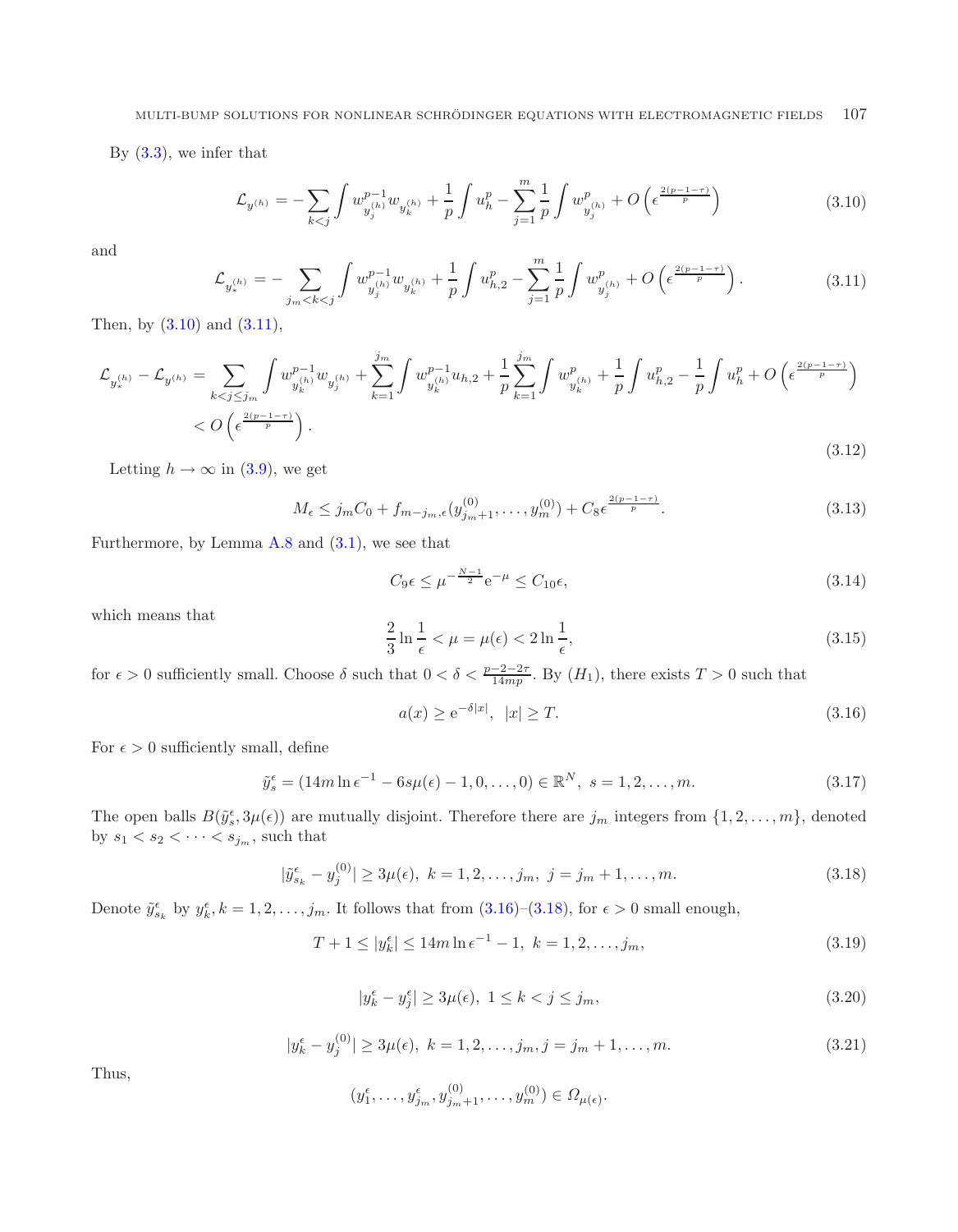<span id="page-17-2"></span>Denote 
$$
y^{(\epsilon)} = (y_1^{\epsilon}, \dots, y_{j_m}^{\epsilon}, y_{j_m+1}^{(0)}, \dots, y_m^{(0)})
$$
 and  $y_*^{(\epsilon)} = (y_{j_m+1}^0, \dots, y_m^0)$ . Let  

$$
z_{\epsilon,1} = \sum_{k=1}^{j_m} \eta w_{y_k^{\epsilon}} := \eta u_{1,\epsilon} \text{ and } z_{\epsilon,2} = \sum_{k=j_m+1}^{m} \eta w_{y_k^{(0)}} = \eta u_{2,\epsilon}.
$$

Similar to  $(3.7)$ , we get

<span id="page-17-0"></span>
$$
f_{m,\epsilon}(y_1^{\epsilon},\ldots,y_{j_m}^{\epsilon},y_{j_m+1}^{(0)},\ldots,y_m^{(0)}) = j_m C_0 + f_{m-j_m,\epsilon}(y_{j_m+1}^{(0)},\ldots,y_m^{(0)}) + \frac{\epsilon}{2} \int a(x)|z_{\epsilon,1}|^2 + \epsilon \operatorname{Re} \int a(x)z_{\epsilon,1}\overline{z}_{\epsilon,2} + \mathcal{L}_{y_*^{(\epsilon)}} - \mathcal{L}_{y^{(\epsilon)}}.
$$
\n(3.22)

Similar to  $(3.12)$ , we have

$$
\mathcal{L}_{y_{\ast}^{(\epsilon)}} - \mathcal{L}_{y_{\ast}^{(\epsilon)}} = \sum_{k < j \leq j_m} \int w_{y_{k}^{(\epsilon)}}^{p-1} w_{y_{j}^{(\epsilon)}} + \sum_{k=1}^{j_m} \int w_{y_{k}^{(\epsilon)}}^{p-1} u_{\epsilon,2} + \frac{1}{p} \sum_{k=1}^{j_m} \int w_{y_{k}^{(\epsilon)}}^p + \frac{1}{p} \int u_{\epsilon,2}^p - \frac{1}{p} \int u_{\epsilon}^p + O\left(\epsilon^{\frac{2(p-1-\tau)}{p}}\right)
$$
\n
$$
\geq \frac{1}{p} \sum_{k=1}^{j_m} \int w_{y_{k}^{(\epsilon)}}^p + \frac{1}{p} \int u_{\epsilon,2}^p - \frac{1}{p} \int u_{\epsilon}^p + O\left(\epsilon^{\frac{2(p-1-\tau)}{p}}\right).
$$
\n(3.23)

Then, by Lemma [A.3,](#page-18-4) we get

$$
\mathcal{L}_{y_{*}^{(\epsilon)}} - \mathcal{L}_{y^{(\epsilon)}} \geq -C \sum_{k=1}^{j_{m}} \int w_{y_{k}^{(\epsilon)}}^{p-1} u_{\epsilon,2} - C \sum_{k=1}^{j_{m}} \int u_{\epsilon,2}^{p-1} w_{y_{k}^{(\epsilon)}} - C \sum_{1 \leq k < j \leq j_{m}} \int w_{y_{k}^{(\epsilon)}}^{p-1} w_{y_{j}^{(\epsilon)}} + O\left(\epsilon^{\frac{2(p-1-\tau)}{p}}\right). \tag{3.24}
$$

By Lemma [A.8,](#page-19-15)  $(3.14)$  and  $(3.20)$ , we have

<span id="page-17-1"></span>
$$
\sum_{1 \leq k < j \leq j_m} \int w_{y_k^{(\epsilon)}}^{p-1} w_{y_j^{(\epsilon)}} = o\left(\mathrm{e}^{-3\mu}\right) = o(\epsilon^2), \text{ as } \epsilon \to 0.
$$

According to [\(3.21\)](#page-16-7), a similar argument shows that

$$
\sum_{k=1}^{j_m} \int w_{y_k^{(\epsilon)}}^{p-1} u_{\epsilon,2} + \sum_{k=1}^{j_m} \int u_{\epsilon,2}^{p-2} w_{y_k^{(\epsilon)}} = o(\epsilon^2). \tag{3.25}
$$

From  $(3.24)$  to  $(3.25)$ , we get

$$
\mathcal{L}_{y_*^{(\epsilon)}} - \mathcal{L}_{y^{(\epsilon)}} \geq O\left(\epsilon^{\frac{2(p-1-\tau)}{p}}\right),
$$

which with  $(3.22)$  yields

$$
f_{m,\epsilon}(y_1^{\epsilon},\ldots,y_{j_m}^{\epsilon},y_{j_m+1}^{(0)},\ldots,y_n^{(0)}) \geq j_m C_0 + f_{m-j_m,\epsilon}(y_{j_m+1}^{(0)},\ldots,y_m^{(0)}) + \frac{\epsilon}{2} \int a(x) |z_{\epsilon,1}|^2
$$
  
 
$$
+ \epsilon \text{Re} \int a(x) z_{\epsilon,1} \overline{z}_{\epsilon,2} - C_{11} \epsilon^{\frac{2(p-1-\tau)}{p}}.
$$

By [\(3.16\)](#page-16-2) and [\(3.19\)](#page-16-8), we have, for  $k = 1, 2, ..., j_m$ ,

$$
\int a(x)|z_{\epsilon,1}|^2 = \int a(x)u_{\epsilon,1}^2 \ge \int_{|x-y_{\epsilon}^{\epsilon}| \le 1} a(x)u_{\epsilon,1}^2 \ge \int_{|x-y_{\epsilon}^{\epsilon}| \le 1} e^{-\delta|x|}u_{\epsilon,1}^2
$$
  
 
$$
\ge C_{12}e^{-\delta(|y_{\epsilon}^{\epsilon}|+1)} \ge C_{12}e^{-14m\delta\ln\epsilon^{-1}} = C_{12}\epsilon^{14m\delta}.
$$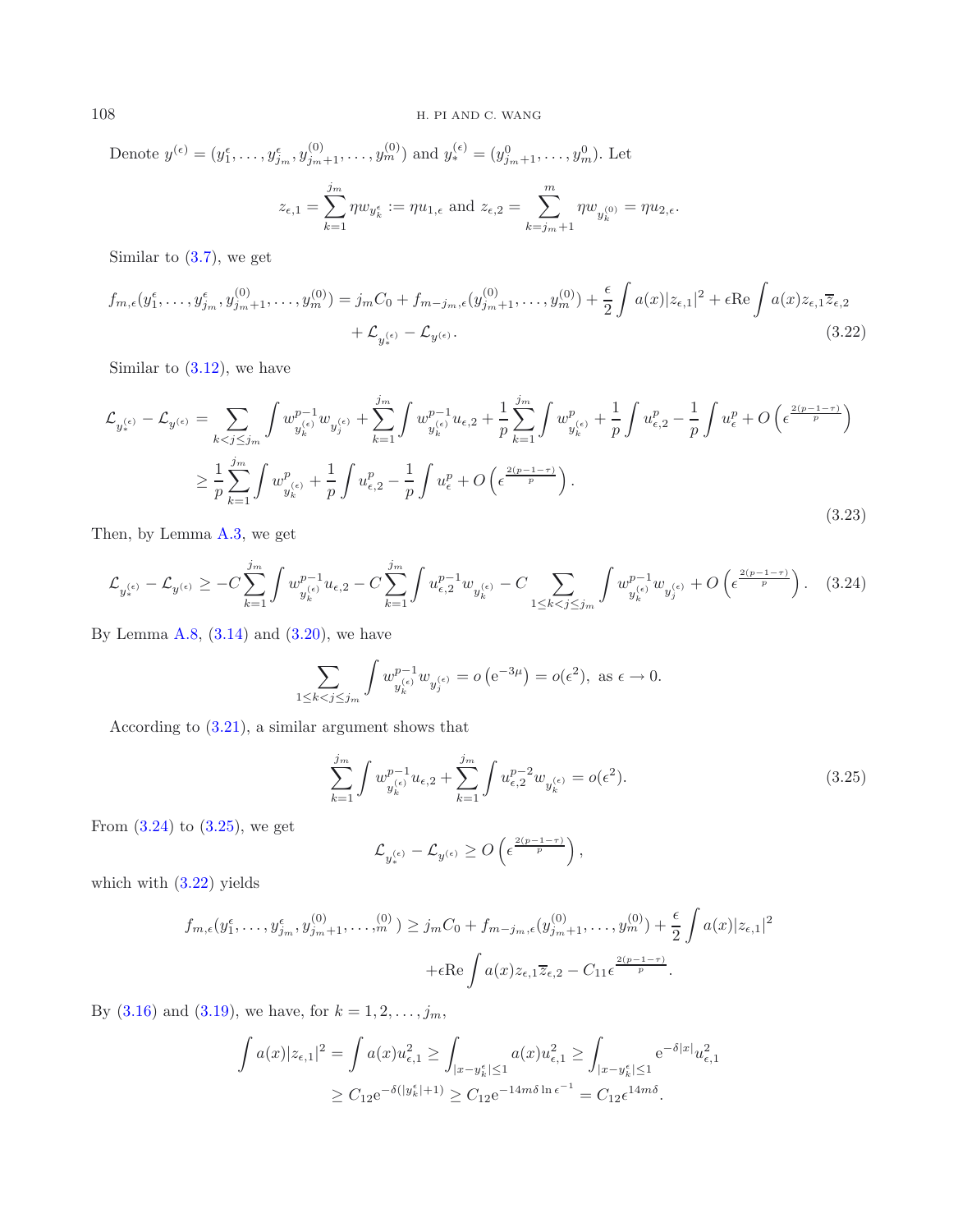Hence, we get for  $\epsilon$  small enough,

$$
f_{m,\epsilon}(y_1^{\epsilon},\ldots,y_{j_m}^{\epsilon},y_{j_m+1}^{(0)},\ldots,y_n^{(0)}) \geq j_m C_0 + f_{m-j_m,\epsilon}(y_{j_m+1}^{(0)},\ldots,y_m^{(0)}) + C_{12}\epsilon^{14m\delta+1} - C_{11}\epsilon^{\frac{2(p-1-\tau)}{p}}
$$
  

$$
\geq j_m C_0 + f_{m-j_m,\epsilon}(y_{j_m+1}^{(0)},\ldots,y_m^{(0)}) + C_{13}\epsilon^{14m\delta+1},
$$

since  $14m\delta + 1 < \frac{2(p-1-\tau)}{p}$ . It contradicts to [\(3.13\)](#page-16-9). Thus there exists  $\epsilon(m) > 0$  such that if  $0 < \epsilon < \epsilon(m)$ , then  $\Pi(\epsilon) = \emptyset$  and  $f_{m,\epsilon}$  achieves its maximum at some point  $(y_1^{(0)}, \ldots, y_m^{(0)}) \in \Omega_{\mu(\epsilon)}$  $\Box$ 

We are now in position to prove Theorem [1.1.](#page-0-0)

*Proof of Theorem [1.1.](#page-3-1)* By Lemma [3.2,](#page-15-3) if  $m \ge 2$  and  $0 < \epsilon < \epsilon(m)$ , then  $f_{m,\epsilon}$  achieves its maximum at some point  $(y_1^{(0)},...,y_m^{(0)}) \in \Omega_{\mu(\epsilon)}$ . Then  $z_{y^{(0)}} + v_{\lambda,\epsilon,\sigma,y^{(0)}}$  is an *m*-bump complex-valued solution of [\(1.1\)](#page-0-0). By Lemma [2.2](#page-6-0) (ii), if  $m = 1$  and  $\epsilon \in (0, \epsilon_0]$ , then

$$
\lim_{|y| \to \infty} f_{m,\epsilon}(y) = \lim_{|y| \to \infty} I_{\epsilon}(z_y + v_{\lambda,\epsilon,\sigma,y}) = I_0(\eta w) = C_0.
$$

For  $m = 1$ , since  $f_{m,\epsilon}$  is defined on all  $\mathbb{R}^N$ ,  $f_{m,\epsilon}$  has a critical point  $y^{(0)} \in \mathbb{R}^N$  and  $z_{y^{(0)}} + v_{\lambda,\epsilon,\sigma,y^{(0)}}$  is a complex-valued solution of [\(1.1\)](#page-0-0).

<span id="page-18-4"></span>Set  $\epsilon(1) = \epsilon_0$  and  $\epsilon_1(m) = \min{\{\epsilon(1), \epsilon(2) \ldots, \epsilon(m)\}}$ . If  $0 < \epsilon < \epsilon_1(m)$ , then  $(1.1)$  has at least m nontrivial complex-valued solutions.

#### Appendix A

Since the following two lemmas are very basic, we omit their proofs and one can refer [\[13\]](#page-19-5).

**Lemma A.1.** *For any*  $u \in E$ *, there exists*  $C > 0$  *such that* 

$$
\int \left| \left( \frac{\nabla}{i} - A_{\epsilon}(x) \right) u \right|^2 + V_{\epsilon}(x) |u|^2 \ge C \int (|\nabla u|^2 + |u|^2). \tag{A.1}
$$

<span id="page-18-0"></span>**Lemma A.2.** *The two norms*  $\|\cdot\|$  *in*  $H^1(\mathbb{R}^N, \mathbb{C})$  *and*  $\|\cdot\|_{\epsilon}$  *in*  $E$  *are equivalent.* 

Now we give some elementary inequalities which are applied in the previous subsections. For these inequalities, one can refer [\[29](#page-20-22)[–31\]](#page-20-18).

**Lemma A.3.** *For*  $q > 1$ *, there exists*  $C > 0$  *such that for any*  $a, b \in \mathbb{C}$ *,* 

$$
||a+b|^q - |a|^q - |b|^q| \le C|a|^{q-1}|b| + C|a||b|^{q-1}.
$$
\n(A.2)

<span id="page-18-1"></span>**Lemma A.4.** *For*  $q > 1$ *, there exists*  $C > 0$  *such that for any*  $a, b \in \mathbb{C}$  *and*  $|a| > |b|$ *,* 

$$
||a+b|^q(\bar{a}+\bar{b})-|a|^q\bar{a}-[q|a|^{q-2}\text{Re}(\bar{a}b)\bar{a}+|a|^q\bar{b}||\leq C|a|^{q-1}|b|^2.
$$

<span id="page-18-3"></span><span id="page-18-2"></span>**Lemma A.5.** *For*  $q > 2$ *, there exists*  $C > 0$  *such that for any*  $a, b \in \mathbb{C}$  *and*  $|a| > |b|$ *,* 

$$
\begin{aligned} & \left| |a+b|^q - |a|^q - q|a|^{q-2} \text{Re}(a\bar{b}) - \frac{q}{2} \Big[ (q-2)|a|^{q-4} (\text{Re}(a\bar{b}))^2 + |a|^{q-2} |b|^2 \Big] \right| \\ &\leq \left\{ \frac{C|a|^{q-3}|b|^3, \text{ if } q>3, \\ & C|a|^{3-q} |b|^q, \text{ if } 2 < q \leq 3. \end{aligned} \right.
$$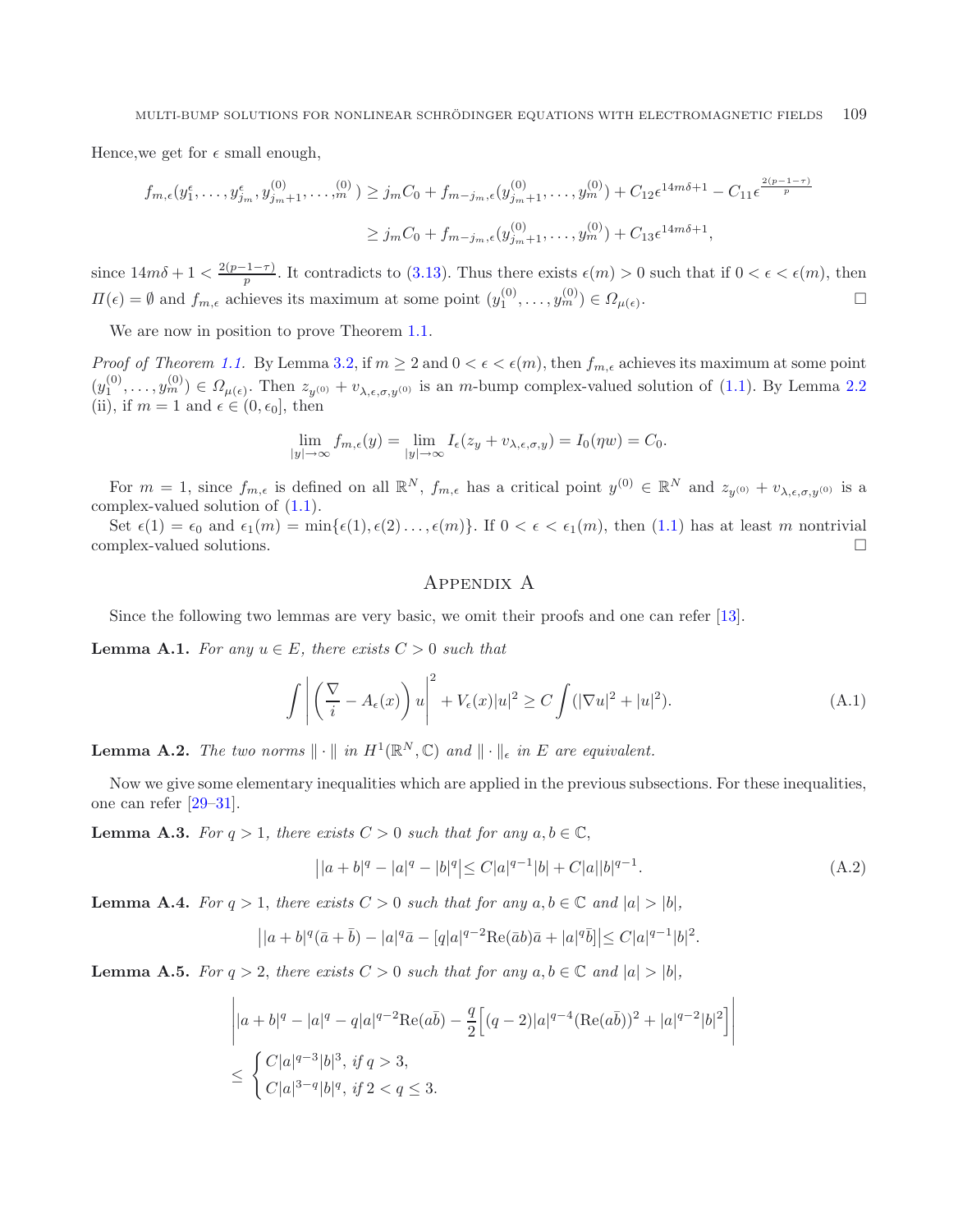**Lemma A.6.** *For*  $q \ge 2$  *and*  $m \in \mathbb{N}$ , *there exists*  $C > 0$  *such that for any*  $a_i \in \mathbb{C}, j = 1, 2, \ldots, m$ ,

$$
\left| \left| \sum_{j=1}^m a_j \right|^{q-2} \left( \sum_{j=1}^m a_j \right) - \sum_{j=1}^m |a_j|^{q-2} a_j \right|^{\frac{q}{q-1}} \leq C \sum_{k \neq j} |a_k|^{q-1} |a_j|.
$$

<span id="page-19-17"></span>**Lemma A.7.** *For*  $q \ge 2$  *and*  $m \in \mathbb{N}$ , *there exists*  $C > 0$  *such that for any*  $a_i \ge 0, j = 1, 2, \ldots, m$ ,

$$
\left(\sum_{j=1}^{m} a_j\right)^q \ge \sum_{j=1}^{m} a_j^q + (q-1) \sum_{1 \le k \ne j \le m} a_k^{q-1} a_j.
$$

<span id="page-19-15"></span>**Lemma A.8** (Lem. II.2, [\[4\]](#page-19-18))**.** *There exists a positive constants*  $c > 0$  *such that as*  $|y_k - y_j| \to \infty$ ,

$$
\int w_{y_k}^{p-1} w_{y_j} \sim c |y_k - y_j|^{-\frac{N-1}{2}} e^{-|y_k - y_j|}.
$$

*Acknowledgements.* The authors thank sincerely Professors Shuangjie Peng and Gongbao Li for helpful discussions and suggestions. This paper was partially supported by NSFC (Nos. 11071092, 11071095) and the Ph.D. specialized grant of the Ministry of Education of China (20110144110001). C.H. Wang was also supported by the State Scholarship Fund of CSC (2011677017).

#### **REFERENCES**

- <span id="page-19-14"></span>[1] A. Ambrosetti and A. Malchiodi, Perturbation Methods and Semilinear Elliptic Problems on R*n*, Progress in Mathematics **240**. Binkäuser, Verlag (2006).
- <span id="page-19-6"></span>[2] A. Ambrosetti, A. Malchiodi and S. Secchi, Multiplicity results for some nonlinear Schrödinger equations with potentials. Arch. Rational Mech. Anal. **159** (2001) 253–271.
- <span id="page-19-12"></span>[3] G. Arioli and A. Szulkin, A semilinear Schrödinger equation in the presence of a magnetic field. Arch. Rational Mech. Anal. **170** (2003) 277–295.
- <span id="page-19-18"></span>[4] A. Bahri and P.L. Lions, On the existence of a positive solution of semilinear elliptic equations in unbounded domains. Ann. Inst. H. Poincaré Anal. Non Linéaire **14** (1997) 365–413.
- <span id="page-19-9"></span>[5] T. Bartsch, E.N. Dancer and S. Peng, On multi-bump semi-classical bound states of nonlinear Schrödinger euqations with electromagnetic fields. Adv. Differential Equations **7** (2006) 781–812.
- <span id="page-19-11"></span>[6] R. Brummelhuisa, Expotential decay in the semi-classical limit for eigenfunctions of Schrödinger operators with magnetic fields and potentials which degenerate at infinity. Comm. Partial Differential Equations **16** (1991) 1489–1502.
- <span id="page-19-2"></span>[7] J. Byeon and Y. Oshita, Existence of multi-bump standing waves with a critcal frequency for nonlinear Schrödinger eugations. Comm. Partial Differential Equations **29** (2004) 1877–1904.
- <span id="page-19-16"></span>D. Cao and H.P. Heinz, Uniquness of positive multi-bump bound states of nonlinear elliptic Schrödinger equations. Math. Z. **243** (2003) 599–642.
- [9] D. Cao and E.S. Noussair, Multi-bump standing waves with a critical frequency for nonlinear Schrödinger equations. J. Differential Equations **203** (2004) 292–312.
- <span id="page-19-4"></span><span id="page-19-3"></span>[10] D. Cao and S. Peng, Multi-bump bound states of Schrödinger equations with a critical frequency. Math. Ann. 336 (2006) 925–948.
- <span id="page-19-7"></span>[11] D. Cao and Z. Tang, Existence and Uniqueness of multi-bump bound states of nonlinear Schrödinger equations with electromagnetic fields. J. Differential Equations **222** (2006) 381–424.
- <span id="page-19-13"></span>[12] S. Cingolani and M. Clapp, Intertwining semiclassical bound states to a nonlinear magnetic Schrödinger equation. Nonlinearity **22** (2009) 2309–2331.
- <span id="page-19-5"></span>[13] S. Cingolani and S. Secchi, Semiclassical limit for nonlinear Schrödinger equations with electromagnetic fields. J. Math. Anal. Appl. **275** (2002) 108–130.
- <span id="page-19-8"></span>[14] S. Cingolani and S. Secchi, Semiclassical states for NLS equations with magnetic potentials having polynomial growths. J. Math. Phys. **46** (2005) 053503.
- <span id="page-19-10"></span>[15] S. Cingolani, L. Jeanjean and S. Secchi, Multi-peak solutions for magnetic NLS equations without non-degeneracy conditions. ESAIM: COCV **15** (2009) 653–675.
- <span id="page-19-0"></span>[16] M. del Pino and P.L. Felmer, Local mountain passes for a semilinear elliptic problems in unbounded domains, Calc. Var. Partial Differential Equations **4** (1996) 121–137.
- <span id="page-19-1"></span>[17] M. del Pino and P.L. Felmer, Semi-classical states for nonlinear Schrödinger equations. *J. Funct. Anal.* **149** (1997) 245–265.